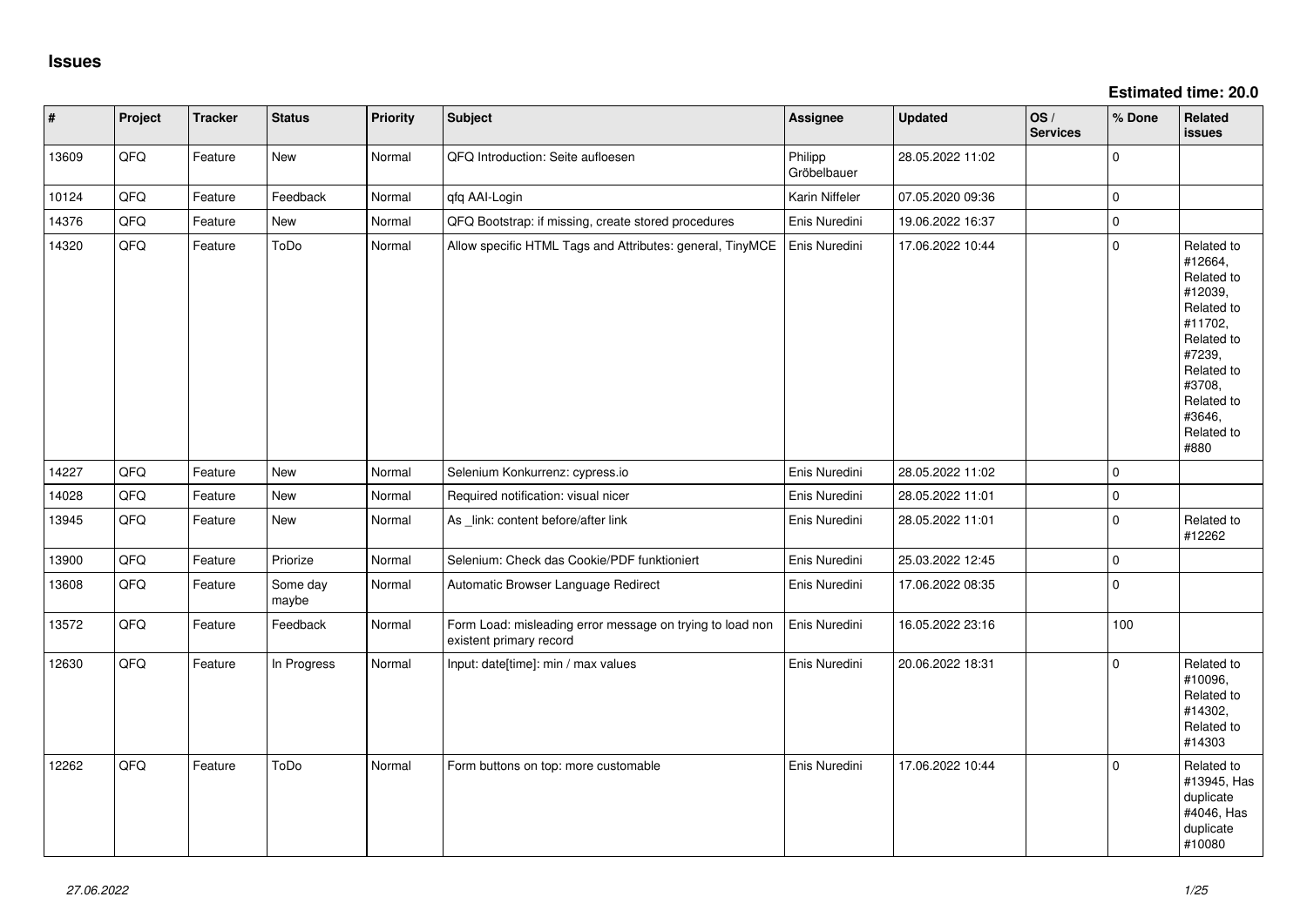| $\vert$ # | <b>Project</b> | <b>Tracker</b> | <b>Status</b>              | <b>Priority</b> | <b>Subject</b>                                                                        | Assignee            | <b>Updated</b>   | OS/<br><b>Services</b> | % Done      | <b>Related</b><br><b>issues</b>                                       |
|-----------|----------------|----------------|----------------------------|-----------------|---------------------------------------------------------------------------------------|---------------------|------------------|------------------------|-------------|-----------------------------------------------------------------------|
| 11892     | QFQ            | Feature        | <b>New</b>                 | Normal          | tablesorter: columns with links are hard to order - new<br>qualifier 'Y: <ord>'</ord> | Enis Nuredini       | 23.03.2022 09:22 |                        | $\Omega$    |                                                                       |
| 10782     | QFQ            | Feature        | Feedback                   | Normal          | Tiny MCE: Image Upload                                                                | Enis Nuredini       | 16.05.2022 23:16 |                        | $\Omega$    | Related to<br>#12452                                                  |
| 10569     | QFQ            | Feature        | Priorize                   | Normal          | link _blank more safe                                                                 | Enis Nuredini       | 25.03.2022 12:44 |                        | $\mathbf 0$ |                                                                       |
| 10463     | QFQ            | Feature        | New                        | Normal          | Report _link: expliztes setzen von HTML Tags (Bedarf fuer<br>'data-selenium' & 'id')  | Enis Nuredini       | 23.03.2022 09:23 |                        | $\Omega$    | Related to<br>#7648                                                   |
| 13757     | QFQ            | Feature        | New                        | High            | QR / Bar-Code Plugin                                                                  | Enis Nuredini       | 19.03.2022 17:43 |                        | $\mathbf 0$ |                                                                       |
| 9052      | QFQ            | Feature        | Feedback                   | High            | Report: CodeMirror with SQL Syntax Highlight in FE                                    | Enis Nuredini       | 08.06.2022 10:25 |                        | $\mathbf 0$ |                                                                       |
| 3537      | QFQ            | Feature        | Some day<br>maybe          | Low             | SHOW COLUMNS FROM tableName - Extend '{{!'<br>definition                              | <b>Carsten Rose</b> | 11.12.2019 16:02 |                        | $\mathbf 0$ |                                                                       |
| 3273      | QFQ            | Feature        | Some day<br>maybe          | Low             | Dirty Flag in Form                                                                    | Carsten Rose        | 11.12.2019 16:02 |                        | $\mathbf 0$ |                                                                       |
| 14371     | QFQ            | Feature        | Priorize                   | Normal          | LDAP via REPORT                                                                       | <b>Carsten Rose</b> | 19.06.2022 16:37 |                        | $\mathbf 0$ |                                                                       |
| 14290     | QFQ            | Feature        | Priorize                   | Normal          | FormEditor: Show Table Definition                                                     | Carsten Rose        | 19.06.2022 16:37 |                        | $\mathbf 0$ |                                                                       |
| 14090     | QFQ            | Feature        | New                        | Normal          | Nützliche _script funktionen                                                          | <b>Carsten Rose</b> | 28.05.2022 11:03 |                        | $\Omega$    |                                                                       |
| 13843     | QFQ            | Feature        | New                        | Normal          | Create JWT via QFQ                                                                    | Carsten Rose        | 19.03.2022 17:42 |                        | $\mathbf 0$ |                                                                       |
| 13841     | QFQ            | Feature        | New                        | Normal          | Create PDF via iText - evaluate                                                       | Carsten Rose        | 19.03.2022 17:42 |                        | $\mathbf 0$ |                                                                       |
| 13700     | QFQ            | Feature        | New                        | Normal          | Redesign qfq.io Seite                                                                 | <b>Carsten Rose</b> | 19.03.2022 17:43 |                        | $\mathbf 0$ |                                                                       |
| 13566     | QFQ            | Feature        | Ready to sync<br>(develop) | Normal          | Delete config-example.gfg.php file                                                    | <b>Carsten Rose</b> | 23.12.2021 09:25 |                        | $\mathbf 0$ |                                                                       |
| 13467     | QFQ            | Feature        | <b>New</b>                 | Normal          | ChangeLog Generator                                                                   | Carsten Rose        | 19.03.2022 17:46 |                        | $\Omega$    | Related to<br>#11460                                                  |
| 13354     | QFQ            | Feature        | New                        | Normal          | Using Websocket in QFQ                                                                | Carsten Rose        | 10.11.2021 15:47 |                        | $\mathbf 0$ |                                                                       |
| 13330     | QFQ            | Feature        | In Progress                | Normal          | Multi Form: Upload                                                                    | Carsten Rose        | 07.11.2021 12:40 |                        | 50          | Related to<br>#9706                                                   |
| 12679     | QFQ            | Feature        | New                        | Normal          | tablesorter: custom column width                                                      | Carsten Rose        | 16.06.2021 11:10 |                        | $\mathbf 0$ |                                                                       |
| 12664     | QFQ            | Feature        | <b>New</b>                 | Normal          | TinyMCE: report/remove malicous HTML/JS Code                                          | Carsten Rose        | 19.03.2022 17:47 |                        | $\Omega$    | Related to<br>#14320                                                  |
| 12632     | QFQ            | Feature        | New                        | Normal          | TinyMCE: Prepare CSS classes for images                                               | Carsten Rose        | 04.06.2021 14:35 |                        | 100         | Blocked by<br>#12186                                                  |
| 12611     | QFQ            | Feature        | Some day<br>maybe          | Normal          | Refactoring: Bootstrap with Lazy Loading                                              | <b>Carsten Rose</b> | 08.06.2022 10:37 |                        | $\Omega$    | Related to<br>#12490,<br>Related to<br>#10013,<br>Related to<br>#7732 |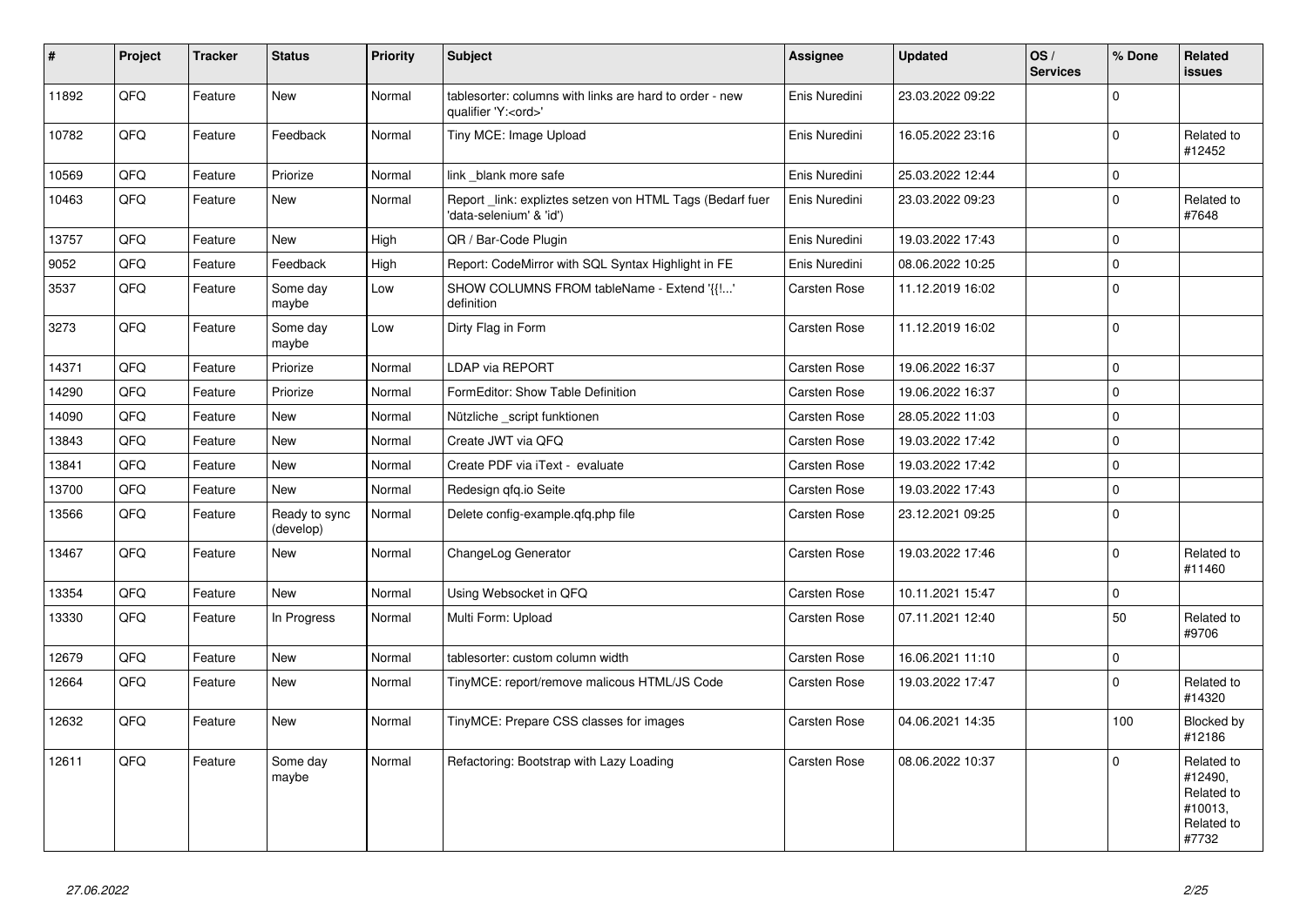| ∦     | Project | <b>Tracker</b> | <b>Status</b>     | <b>Priority</b> | <b>Subject</b>                                                                                                 | Assignee            | <b>Updated</b>   | OS/<br><b>Services</b> | % Done         | Related<br><b>issues</b>                                               |
|-------|---------|----------------|-------------------|-----------------|----------------------------------------------------------------------------------------------------------------|---------------------|------------------|------------------------|----------------|------------------------------------------------------------------------|
| 12603 | QFQ     | Feature        | New               | Normal          | Dropdown (Select), Radio, checkbox:<br>itemListAlways={{!SELECT key, value}}                                   | Carsten Rose        | 19.03.2022 17:47 |                        | $\mathbf 0$    |                                                                        |
| 12584 | QFQ     | Feature        | Feedback          | Normal          | T3 v10 migration script: replace alias-patterns (v11)                                                          | <b>Carsten Rose</b> | 28.05.2022 11:12 |                        | 100            |                                                                        |
| 12504 | QFQ     | Feature        | Priorize          | Normal          | sql.log: report fe.id                                                                                          | <b>Carsten Rose</b> | 05.05.2021 22:09 |                        | $\mathbf 0$    |                                                                        |
| 12503 | QFQ     | Feature        | Priorize          | Normal          | Detect dangerous UPDATE statement with missing WHERE                                                           | <b>Carsten Rose</b> | 05.05.2021 22:09 |                        | $\overline{0}$ |                                                                        |
| 12480 | QFQ     | Feature        | New               | Normal          | If QFQ upgrade is running, block further request                                                               | <b>Carsten Rose</b> | 03.05.2021 20:45 |                        | $\overline{0}$ |                                                                        |
| 12477 | QFQ     | Feature        | New               | Normal          | Support for refactoring: Form, FormElement, diverse<br>Tabellen/Spalten, tt-content Records                    | <b>Carsten Rose</b> | 03.05.2021 20:45 |                        | $\overline{0}$ |                                                                        |
| 12474 | QFQ     | Feature        | <b>New</b>        | Normal          | Check BaseConfigURL if it is given and the the last char is                                                    | <b>Carsten Rose</b> | 03.05.2021 20:45 |                        | $\mathbf 0$    |                                                                        |
| 12465 | QFQ     | Feature        | <b>New</b>        | Normal          | QFQ Function: use in FE to fill StoreRecord                                                                    | <b>Carsten Rose</b> | 05.05.2021 21:58 |                        | $\overline{0}$ |                                                                        |
| 12452 | QFQ     | Feature        | Priorize          | Normal          | BaseURL: alsways with '/' at the end                                                                           | <b>Carsten Rose</b> | 19.06.2022 13:45 |                        | $\overline{0}$ | Related to<br>#10782                                                   |
| 12440 | QFQ     | Feature        | In Progress       | Normal          | Typo3 V10 upgrade (durchfuehren und testen)                                                                    | <b>Carsten Rose</b> | 21.03.2022 09:53 |                        | 50             | Related to<br>#12357,<br>Related to<br>#12067,<br>Related to<br>#10661 |
| 12439 | QFQ     | Feature        | In Progress       | Normal          | TinyMCE Paste from Word & Character Count/Limit                                                                | <b>Carsten Rose</b> | 05.05.2021 22:15 |                        | $\overline{0}$ |                                                                        |
| 12413 | QFQ     | Feature        | New               | Normal          | STORE_TYPO3: enhance for {{be_users.email:T}},<br>{{fe_users.email:T}}                                         | <b>Carsten Rose</b> | 03.05.2021 20:45 |                        | $\overline{0}$ | Related to<br>#12412,<br>Related to<br>#10012                          |
| 12412 | QFQ     | Feature        | New               | Normal          | Action/Escape qualifier 'e' (empty), '0': if given, an empty<br>string (or '0') will be treated as 'not found' | <b>Carsten Rose</b> | 08.05.2021 09:40 |                        | $\overline{0}$ | Related to<br>#12413,<br>Related to<br>#10012                          |
| 12400 | QFQ     | Feature        | <b>New</b>        | Normal          | Tutorial ist in QFQ Doku, Wird in der Suche gefunden, es<br>gibt aber kein Menupunkt - Inhalt ueberpruefen     | <b>Carsten Rose</b> | 03.05.2021 20:45 |                        | $\overline{0}$ |                                                                        |
| 12337 | QFQ     | Feature        | Some day<br>maybe | Normal          | Database.php: better caching                                                                                   | <b>Carsten Rose</b> | 16.09.2021 15:10 |                        | $\overline{0}$ |                                                                        |
| 12330 | QFQ     | Feature        | New               | Normal          | Copy to input field / text area / TinyMCE                                                                      | <b>Carsten Rose</b> | 07.04.2021 09:01 |                        | $\mathbf 0$    |                                                                        |
| 12315 | QFQ     | Feature        | Some day<br>maybe | Normal          | Form History (Diffs) / Backups                                                                                 | Carsten Rose        | 16.09.2021 15:10 |                        | $\overline{0}$ |                                                                        |
| 12269 | QFQ     | Feature        | New               | Normal          | 2FA - Login                                                                                                    | Carsten Rose        | 03.05.2021 20:45 |                        | $\overline{0}$ |                                                                        |
| 12163 | QFQ     | Feature        | New               | Normal          | Checkbox: table wrap                                                                                           | Carsten Rose        | 03.05.2021 20:51 |                        | $\mathbf 0$    |                                                                        |
| 12162 | QFQ     | Feature        | New               | Normal          | FE.type=sendmail: personalized mailing (several mails) via<br>template                                         | Carsten Rose        | 03.05.2021 20:45 |                        | $\overline{0}$ |                                                                        |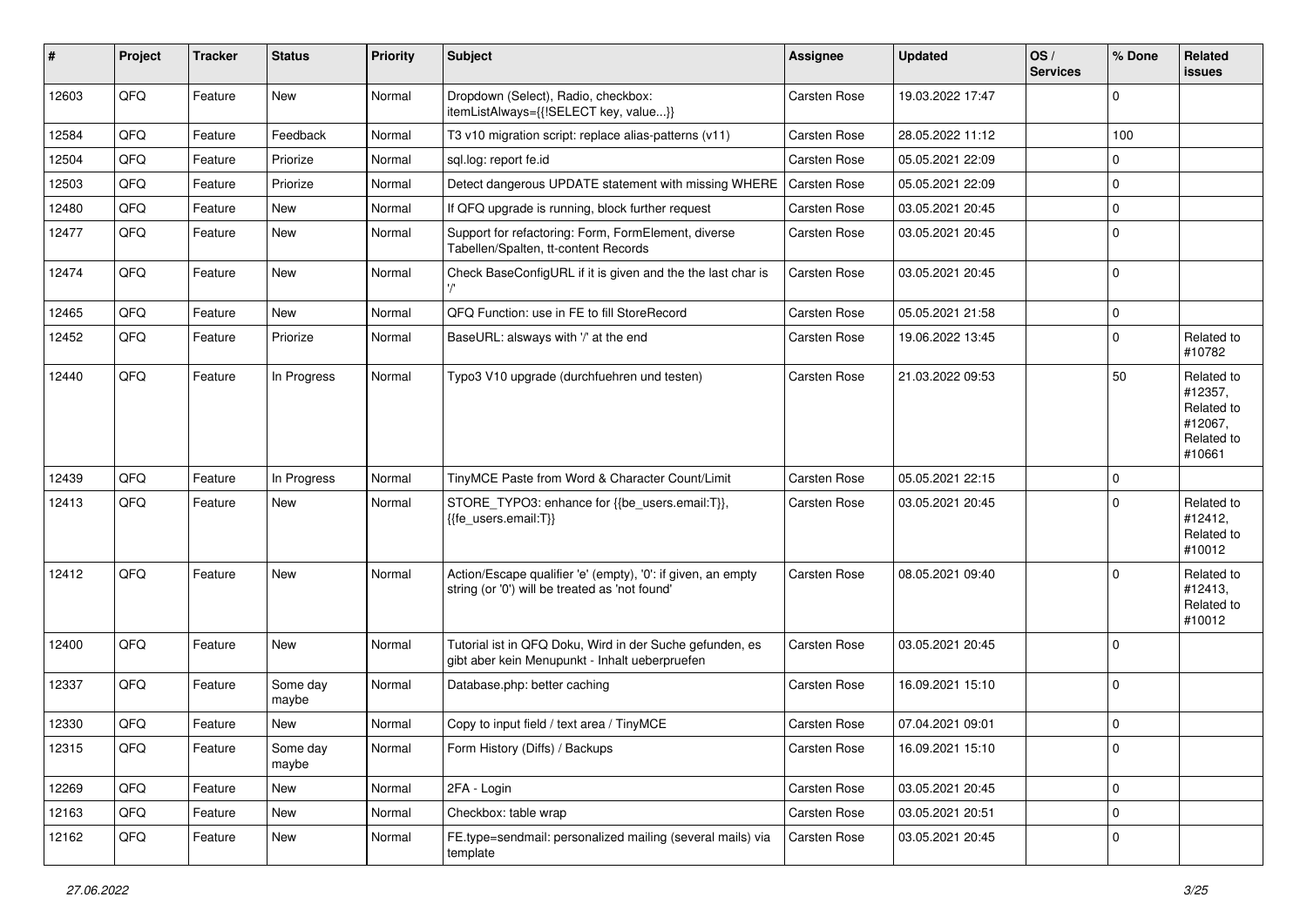| ∦     | Project | <b>Tracker</b> | <b>Status</b>     | <b>Priority</b> | <b>Subject</b>                                                                                       | Assignee                                               | <b>Updated</b>      | OS/<br><b>Services</b> | % Done      | Related<br><b>issues</b>                     |                      |
|-------|---------|----------------|-------------------|-----------------|------------------------------------------------------------------------------------------------------|--------------------------------------------------------|---------------------|------------------------|-------------|----------------------------------------------|----------------------|
| 12146 | QFQ     | Feature        | <b>New</b>        | Normal          | Autocron Job: Anzeigen wann der naechste Job<br>ausgefuehrt wird, resp das er nicht ausgefuehrt wird | Carsten Rose                                           | 15.03.2021 15:23    |                        | $\mathbf 0$ |                                              |                      |
| 12119 | QFQ     | Feature        | New               | Normal          | AS paged: error message missing if there ist no 'r'<br>argument.                                     | <b>Carsten Rose</b>                                    | 03.05.2021 20:51    |                        | $\mathbf 0$ |                                              |                      |
| 12109 | QFQ     | Feature        | New               | Normal          | Donwload Link: Plain, SIP, Persistent Link, Peristent SIP -<br>new notation                          | <b>Carsten Rose</b>                                    | 03.05.2021 20:45    |                        | $\mathbf 0$ | Related to<br>#12085                         |                      |
| 12024 | QFQ     | Feature        | New               | Normal          | Excel Export: text columns by default decode<br>htmlspeciachar()                                     | <b>Carsten Rose</b>                                    | 17.02.2021 23:55    |                        | $\mathbf 0$ | Related to<br>#12022                         |                      |
| 12023 | QFQ     | Feature        | New               | Normal          | MySQL Stored Precdure: QDECODESPECIALCHAR()                                                          | <b>Carsten Rose</b>                                    | 16.02.2021 11:16    |                        | $\mathbf 0$ | Related to<br>#12022                         |                      |
| 11980 | QFQ     | Feature        | In Progress       | Normal          | protected verzeichnis MUSS geschützt werden                                                          | <b>Carsten Rose</b>                                    | 07.09.2021 13:30    |                        | $\mathbf 0$ |                                              |                      |
| 11955 | QFQ     | Feature        | New               | Normal          | subrecord: new title option to set <th> attributes - e.g. to<br/>customize tablesorter options.</th> | attributes - e.g. to<br>customize tablesorter options. | <b>Carsten Rose</b> | 03.05.2021 20:47       |             | $\Omega$                                     | Related to<br>#11775 |
| 11775 | QFQ     | Feature        | New               | Normal          | Subrecord Tooltip pro Feld                                                                           | Carsten Rose                                           | 18.12.2020 15:22    |                        | $\mathbf 0$ | Related to<br>#11955                         |                      |
| 11747 | QFQ     | Feature        | New               | Normal          | Maintenance Page with Redirect                                                                       | Carsten Rose                                           | 03.05.2021 20:47    |                        | $\mathbf 0$ | Related to<br>#11741                         |                      |
| 11702 | QFQ     | Feature        | New               | Normal          | HTML Special Char makes no sense for 'allbut' if '&' is<br>forbidden                                 | Carsten Rose                                           | 07.12.2021 16:35    |                        | $\mathbf 0$ | Related to<br>#5112,<br>Related to<br>#14320 |                      |
| 11523 | QFQ     | Feature        | New               | Normal          | Mit dynamic Update erkennen, ob Upload gemacht wurde                                                 | <b>Carsten Rose</b>                                    | 13.11.2020 15:07    |                        | $\mathbf 0$ | Related to<br>#9533                          |                      |
| 11516 | QFQ     | Feature        | <b>New</b>        | Normal          | Multi Page Form (Previous/Next Buttons)                                                              | <b>Carsten Rose</b>                                    | 16.03.2021 17:52    |                        | $\mathbf 0$ |                                              |                      |
| 11504 | QFQ     | Feature        | New               | Normal          | Dynamic Update: Button text update for 'Save',' Close' &<br>'Delete'                                 | <b>Carsten Rose</b>                                    | 12.11.2020 23:44    |                        | $\Omega$    |                                              |                      |
| 11460 | QFQ     | Feature        | New               | Normal          | Easier creation of changelog: gitchangelog                                                           | Carsten Rose                                           | 12.06.2021 10:20    |                        | $\mathbf 0$ | Related to<br>#13467                         |                      |
| 11323 | QFQ     | Feature        | Some day<br>maybe | Normal          | Report Frontend Editor Modal + Codemirror                                                            | <b>Carsten Rose</b>                                    | 16.09.2021 15:10    |                        | $\mathbf 0$ | Related to<br>#11036                         |                      |
| 11322 | QFQ     | Feature        | Some day<br>maybe | Normal          | Form Element JSON - (multiline parameter field)                                                      | <b>Carsten Rose</b>                                    | 16.09.2021 15:10    |                        | $\mathbf 0$ |                                              |                      |
| 11320 | QFQ     | Feature        | Priorize          | Normal          | Typo3 Version 10 support                                                                             | <b>Carsten Rose</b>                                    | 05.05.2021 22:09    |                        | $\mathbf 0$ |                                              |                      |
| 11217 | QFQ     | Feature        | Some day<br>maybe | Normal          | <b>Extend Script Functionality</b>                                                                   | Carsten Rose                                           | 16.09.2021 15:10    |                        | $\mathbf 0$ |                                              |                      |
| 11080 | QFO     | Feature        | New               | Normal          | Send MQTT messages                                                                                   | Carsten Rose                                           | 29.08.2020 19:49    |                        | $\pmb{0}$   |                                              |                      |
| 11076 | QFO     | Feature        | In Progress       | Normal          | SELECT  AS _websocket                                                                                | Carsten Rose                                           | 30.08.2020 17:49    |                        | $\pmb{0}$   |                                              |                      |
| 11036 | QFQ     | Feature        | Some day<br>maybe | Normal          | inline report editor permissions                                                                     | Carsten Rose                                           | 16.09.2021 15:09    |                        | $\pmb{0}$   | Related to<br>#11323                         |                      |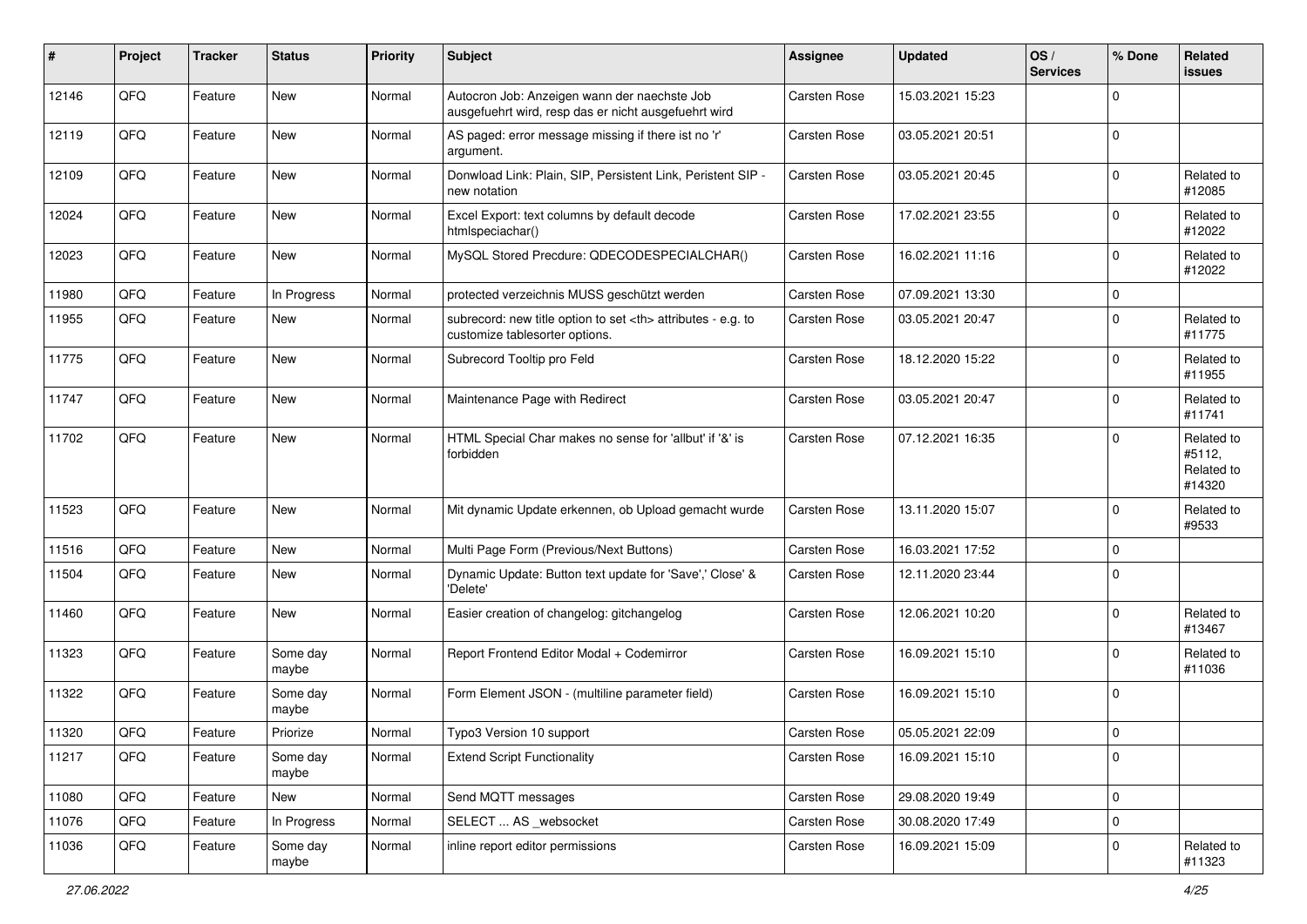| $\vert$ # | Project | <b>Tracker</b> | <b>Status</b>     | <b>Priority</b> | <b>Subject</b>                                                                           | Assignee            | <b>Updated</b>   | OS/<br><b>Services</b> | % Done      | Related<br><b>issues</b>                                               |
|-----------|---------|----------------|-------------------|-----------------|------------------------------------------------------------------------------------------|---------------------|------------------|------------------------|-------------|------------------------------------------------------------------------|
| 10996     | QFQ     | Feature        | <b>New</b>        | Normal          | Download video via sip: no seek                                                          | Carsten Rose        | 12.08.2020 14:18 |                        | $\mathbf 0$ |                                                                        |
| 10979     | QFQ     | Feature        | <b>New</b>        | Normal          | Ajax Calls an API - dataReport                                                           | Carsten Rose        | 11.05.2022 12:15 |                        | $\mathbf 0$ |                                                                        |
| 10976     | QFQ     | Feature        | New               | Normal          | Excel Export Verbesserungen                                                              | Carsten Rose        | 06.08.2020 10:56 |                        | $\pmb{0}$   |                                                                        |
| 10819     | QFQ     | Feature        | New               | Normal          | Persistent SIP - second try                                                              | Carsten Rose        | 29.06.2020 23:02 |                        | $\mathbf 0$ | Related to<br>#6261                                                    |
| 10793     | QFQ     | Feature        | In Progress       | Normal          | Update NPM Packages                                                                      | Carsten Rose        | 07.09.2021 13:25 |                        | 30          |                                                                        |
| 10745     | QFQ     | Feature        | Some day<br>maybe | Normal          | Tablesorter Excel Export                                                                 | <b>Carsten Rose</b> | 16.09.2021 15:09 |                        | $\mathbf 0$ |                                                                        |
| 10716     | QFQ     | Feature        | Some day<br>maybe | Normal          | Business Logic mit Externen Skripten                                                     | <b>Carsten Rose</b> | 16.09.2021 15:10 |                        | $\mathbf 0$ | Related to<br>#10713,<br>Related to<br>#8217                           |
| 10714     | QFQ     | Feature        | <b>New</b>        | Normal          | multi Table Form                                                                         | <b>Carsten Rose</b> | 16.03.2021 18:44 |                        | $\mathbf 0$ |                                                                        |
| 10593     | QFQ     | Feature        | New               | Normal          | label2: text behind input element                                                        | <b>Carsten Rose</b> | 16.05.2020 10:57 |                        | $\mathbf 0$ |                                                                        |
| 10443     | QFQ     | Feature        | In Progress       | Normal          | Konzept api / live                                                                       | Carsten Rose        | 07.05.2020 09:39 |                        | $\mathbf 0$ |                                                                        |
| 10119     | QFQ     | Feature        | New               | Normal          | Dropdown (selectlist) & Type Ahead: format and catagorize<br>list                        | <b>Carsten Rose</b> | 07.05.2020 09:36 |                        | $\pmb{0}$   |                                                                        |
| 10116     | QFQ     | Feature        | Some day<br>maybe | Normal          | TypeAhead: Tag - show inside 'input' element                                             | Carsten Rose        | 16.09.2021 15:09 |                        | $\mathbf 0$ |                                                                        |
| 10115     | QFQ     | Feature        | New               | Normal          | TypeAhead: static list                                                                   | Carsten Rose        | 26.02.2020 16:42 |                        | 100         |                                                                        |
| 10095     | QFQ     | Feature        | Some day<br>maybe | Normal          | Generic Gitlab Integration into QFQ                                                      | Carsten Rose        | 16.09.2021 15:10 |                        | $\Omega$    |                                                                        |
| 10080     | QFQ     | Feature        | New               | Normal          | Popup on 'save' / 'close': configure dialog (answer<br>yes/no/cancle/)                   | <b>Carsten Rose</b> | 28.03.2021 20:52 |                        | $\mathbf 0$ | Is duplicate<br>of #12262                                              |
| 10015     | QFQ     | Feature        | Priorize          | Normal          | Monospace in Textarea                                                                    | Carsten Rose        | 03.02.2020 13:40 |                        | $\pmb{0}$   |                                                                        |
| 10014     | QFQ     | Feature        | New               | Normal          | Manual.rst: describe behaviour and process order of<br>fillStoreVar, slaveId, sqlBefore, | <b>Carsten Rose</b> | 01.02.2020 22:31 |                        | $\mathbf 0$ |                                                                        |
| 10013     | QFQ     | Feature        | Some day<br>maybe | Normal          | FE.typ=editor: CodeMirror                                                                | <b>Carsten Rose</b> | 08.06.2022 10:37 |                        | $\mathbf 0$ | Related to<br>#12611,<br>Related to<br>#12490,<br>Related to<br>#7732  |
| 10012     | QFQ     | Feature        | Priorize          | Normal          | redirectAllMailTo: {{beEmail:T}}                                                         | <b>Carsten Rose</b> | 08.05.2021 09:54 |                        | $\Omega$    | Related to<br>#12412,<br>Related to<br>#12413,<br>Related to<br>#10011 |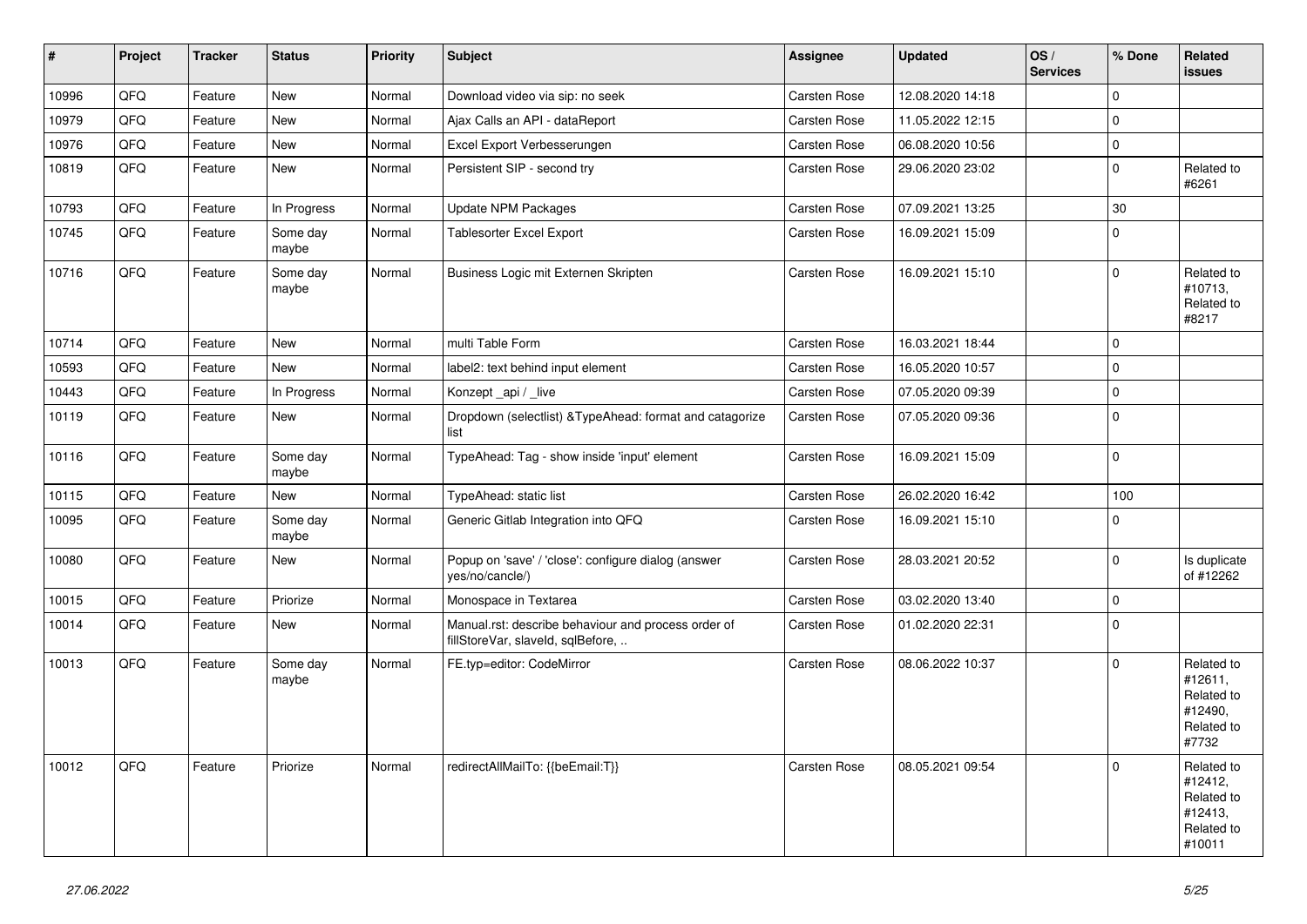| #     | Project        | <b>Tracker</b> | <b>Status</b>     | <b>Priority</b> | Subject                                                                                                                               | <b>Assignee</b>     | <b>Updated</b>   | OS/<br><b>Services</b> | % Done      | Related<br><b>issues</b>                                             |
|-------|----------------|----------------|-------------------|-----------------|---------------------------------------------------------------------------------------------------------------------------------------|---------------------|------------------|------------------------|-------------|----------------------------------------------------------------------|
| 10011 | QFQ            | Feature        | Priorize          | Normal          | Offer new STORE_TYPO3 Variable 'beUser', 'beEmail'                                                                                    | Carsten Rose        | 08.05.2021 09:51 |                        | $\Omega$    | Related to<br>#10012,<br>Related to<br>#12511                        |
| 10005 | QFQ            | Feature        | Priorize          | Normal          | Report / special column name:  AS calendar                                                                                            | <b>Carsten Rose</b> | 03.06.2020 17:28 |                        | $\mathbf 0$ |                                                                      |
| 9983  | QFQ            | Feature        | New               | Normal          | Report Notation: new keyword 'range'                                                                                                  | Carsten Rose        | 01.02.2020 15:55 |                        | $\mathbf 0$ |                                                                      |
| 9968  | QFQ            | Feature        | Priorize          | Normal          | Tooltip in Links for Developer                                                                                                        | Carsten Rose        | 01.02.2020 23:17 |                        | $\mathbf 0$ |                                                                      |
| 9928  | QFQ            | Feature        | Priorize          | Normal          | SpecialColumnName: a) Deprecated: ' AS "_+tag " ', b)<br>New: ' AS "_ <tag1><tag2>"'</tag2></tag1>                                    | Carsten Rose        | 01.02.2020 23:17 |                        | $\Omega$    | Related to<br>#9929                                                  |
| 9927  | QFQ            | Feature        | New               | Normal          | QFQ Update: a) Update nur machen wenn BE User<br>eingeloggt ist., b) Bei Fehler genaue Meldung welcher<br>Updateschritt Probleme hat. | <b>Carsten Rose</b> | 22.01.2020 12:59 |                        | $\mathbf 0$ |                                                                      |
| 9900  | QFQ            | Feature        | Priorize          | Normal          | Generic API Call: tt-content record >> JSON                                                                                           | <b>Carsten Rose</b> | 01.02.2020 10:13 |                        | $\mathbf 0$ |                                                                      |
| 9811  | QFQ            | Feature        | New               | Normal          | Report: tag every n'th row                                                                                                            | Carsten Rose        | 01.02.2020 23:22 |                        | $\Omega$    |                                                                      |
| 9781  | QFQ            | Feature        | New               | Normal          | Button: CSS class to make buttons smaller                                                                                             | <b>Carsten Rose</b> | 01.02.2020 23:22 |                        | $\mathbf 0$ |                                                                      |
| 9777  | QFQ            | Feature        | New               | Normal          | Logging QFQ Variables                                                                                                                 | Carsten Rose        | 16.12.2019 17:17 |                        | $\mathbf 0$ |                                                                      |
| 9707  | QFQ            | Feature        | New               | Normal          | SIP security: encode pageld and check pageld on decode                                                                                | Carsten Rose        | 01.02.2020 23:22 |                        | $\mathbf 0$ |                                                                      |
| 9706  | QFQ            | Feature        | New               | Normal          | Multi File Upload (hidden template group)                                                                                             | Carsten Rose        | 01.02.2020 23:22 |                        | $\Omega$    | Related to<br>#7521,<br>Related to<br>#5562.<br>Related to<br>#13330 |
| 9704  | QFQ            | Feature        | Some day<br>maybe | Normal          | Thumbnails Generieren beim Splitten von PDF Files                                                                                     | Carsten Rose        | 11.12.2019 16:01 |                        | $\Omega$    |                                                                      |
| 9668  | QFQ            | Feature        | Priorize          | Normal          | Form.mode: rename 'hidden' to 'hide'                                                                                                  | Carsten Rose        | 05.05.2021 22:14 |                        | $\Omega$    | Related to<br>#6437                                                  |
| 9602  | QFQ            | Feature        | New               | Normal          | Form definition as JSON                                                                                                               | <b>Carsten Rose</b> | 01.02.2020 23:21 |                        | $\mathbf 0$ | Related to<br>#9600                                                  |
| 9579  | QFQ            | Feature        | Some day<br>maybe | Normal          | Multiform with Process Row                                                                                                            | Carsten Rose        | 11.12.2019 16:01 |                        | $\Omega$    |                                                                      |
| 9537  | QFQ            | Feature        | New               | Normal          | FormEditor: Edit fieldset in FrontEnd                                                                                                 | Carsten Rose        | 01.02.2020 23:22 |                        | $\mathbf 0$ |                                                                      |
| 9394  | $\mathsf{QFQ}$ | Feature        | Priorize          | Normal          | REST: allow for non numerical ids in get requests                                                                                     | Carsten Rose        | 05.05.2021 22:10 |                        | O           |                                                                      |
| 9352  | QFQ            | Feature        | New               | Normal          | FE 'Native' fire slaveld, sqlAfter, sqlIns                                                                                            | Carsten Rose        | 01.02.2020 23:22 |                        | $\mathbf 0$ |                                                                      |
| 9348  | QFQ            | Feature        | New               | Normal          | defaultThumbnailSize: pre render thumbnails                                                                                           | Carsten Rose        | 12.06.2021 09:05 |                        | $\pmb{0}$   |                                                                      |
| 9346  | QFQ            | Feature        | Priorize          | Normal          | beforeSave: check if an upload is given                                                                                               | Carsten Rose        | 11.06.2021 21:18 |                        | $\mathbf 0$ |                                                                      |
| 9221  | QFQ            | Feature        | New               | Normal          | typeAhead: Zeichenlimite ausschalten                                                                                                  | Carsten Rose        | 08.05.2021 17:06 |                        | $\pmb{0}$   |                                                                      |
| 9208  | QFQ            | Feature        | New               | Normal          | Manage 'recent' records                                                                                                               | Carsten Rose        | 01.02.2020 23:22 |                        | $\pmb{0}$   |                                                                      |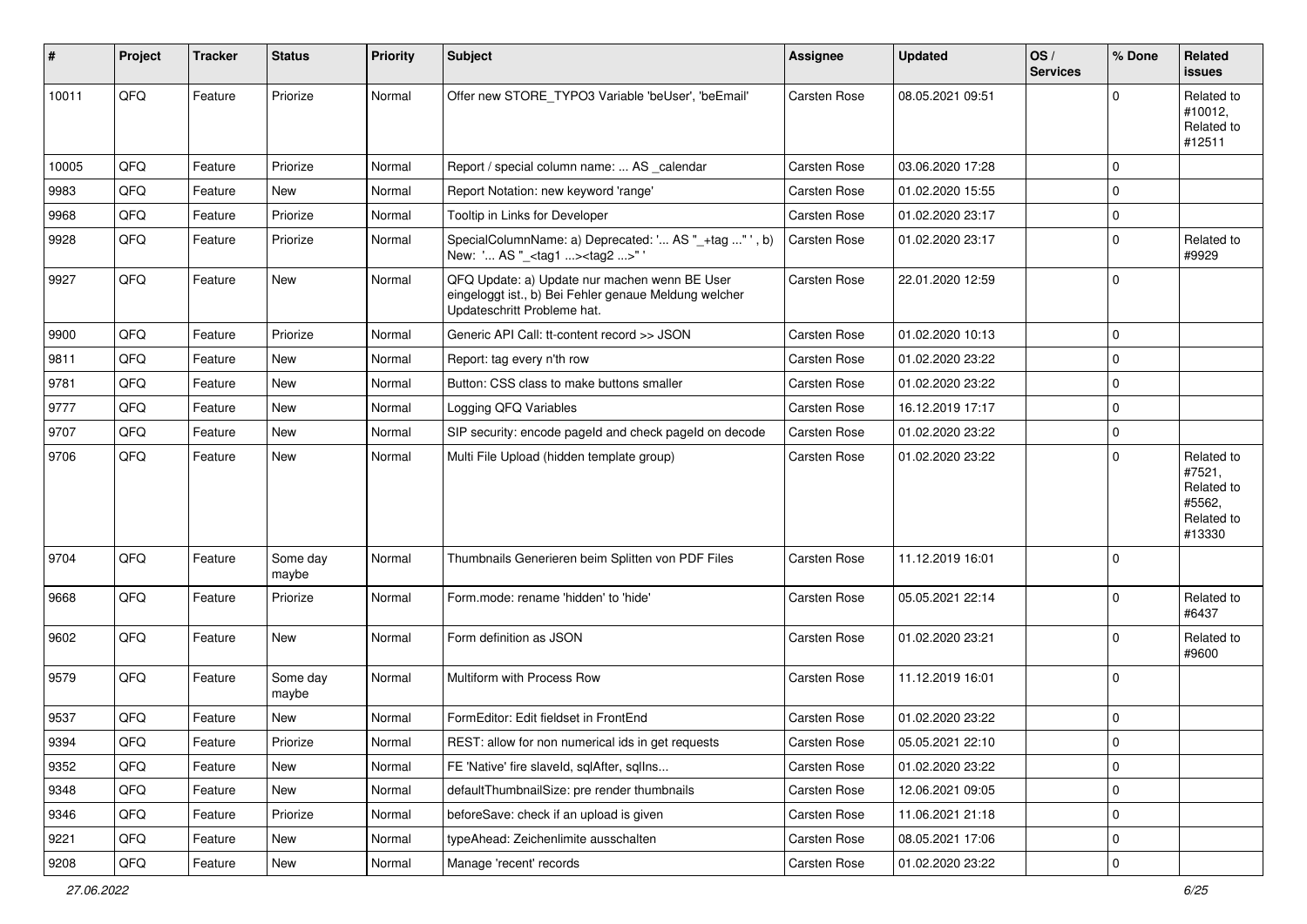| $\pmb{\#}$ | Project | <b>Tracker</b> | <b>Status</b>     | <b>Priority</b> | <b>Subject</b>                                                                                         | Assignee            | <b>Updated</b>   | OS/<br><b>Services</b> | % Done         | Related<br><b>issues</b> |
|------------|---------|----------------|-------------------|-----------------|--------------------------------------------------------------------------------------------------------|---------------------|------------------|------------------------|----------------|--------------------------|
| 9136       | QFQ     | Feature        | <b>New</b>        | Normal          | Create ZIP files with dynamic PDFs                                                                     | Carsten Rose        | 01.02.2020 23:22 |                        | $\mathbf 0$    |                          |
| 9129       | QFQ     | Feature        | New               | Normal          | sqlValidate: Message as notification, not as error                                                     | Carsten Rose        | 01.02.2020 23:22 |                        | $\Omega$       | Related to<br>#9128      |
| 9128       | QFQ     | Feature        | New               | Normal          | Error Message: not replaced variables- a) replace back to<br>'{{', b) underline                        | Carsten Rose        | 01.02.2020 23:22 |                        | $\mathbf 0$    | Related to<br>#9129      |
| 8975       | QFQ     | Feature        | New               | Normal          | Report Notation: 2.0                                                                                   | Carsten Rose        | 01.02.2020 23:22 |                        | $\mathbf 0$    | Related to<br>#8963      |
| 8963       | QFQ     | Feature        | Priorize          | Normal          | Setting values in a store: flexible way                                                                | Carsten Rose        | 05.05.2021 22:10 |                        | $\mathbf 0$    | Related to<br>#8975      |
| 8894       | QFQ     | Feature        | Some day<br>maybe | Normal          | Documentation Tags Usable in QFQ Application                                                           | Carsten Rose        | 11.12.2019 16:01 |                        | $\mathbf 0$    |                          |
| 8892       | QFQ     | Feature        | Some day<br>maybe | Normal          | Display and Edit SQL Comments in Form Editor                                                           | Carsten Rose        | 11.12.2019 16:01 |                        | $\mathbf 0$    |                          |
| 8806       | QFQ     | Feature        | New               | Normal          | SQL Function nl2br                                                                                     | Carsten Rose        | 01.02.2020 23:22 |                        | $\mathbf 0$    |                          |
| 8719       | QFQ     | Feature        | New               | Normal          | extraButtonLock: add support for 0/1                                                                   | Carsten Rose        | 01.02.2020 23:22 |                        | $\mathbf 0$    |                          |
| 8702       | QFQ     | Feature        | New               | Normal          | Load Record which is locked: missing user info                                                         | Carsten Rose        | 11.12.2019 16:16 |                        | $\Omega$       | Related to<br>#9789      |
| 8586       | QFQ     | Feature        | Some day<br>maybe | Normal          | QFQ: Enhance Error message for 'record not found'                                                      | Carsten Rose        | 16.09.2021 15:10 |                        | $\mathbf 0$    |                          |
| 8585       | QFQ     | Feature        | Priorize          | Normal          | Enhance Error message for 'unknown form'                                                               | Carsten Rose        | 01.02.2020 10:13 |                        | $\mathbf 0$    |                          |
| 8584       | QFQ     | Feature        | Priorize          | Normal          | FE 'Action' - never assign to Container (except Template<br>Group)                                     | Carsten Rose        | 01.02.2020 10:13 |                        | $\Omega$       |                          |
| 8520       | QFQ     | Feature        | Some day<br>maybe | Normal          | Bring QFQ to Composer                                                                                  | Carsten Rose        | 16.09.2021 15:10 |                        | $\Omega$       |                          |
| 8336       | QFQ     | Feature        | New               | Normal          | Form > modified > Close New: a) Optional disable popup, b)<br>custom text, c) mode on save: close stay | <b>Carsten Rose</b> | 01.02.2020 23:22 |                        | $\Omega$       | Related to<br>#8335      |
| 8277       | QFQ     | Feature        | Priorize          | Normal          | fe.parameter.default=                                                                                  | Carsten Rose        | 01.02.2020 23:17 |                        | $\Omega$       | Related to<br>#8113      |
| 8217       | QFQ     | Feature        | New               | Normal          | if-elseif-else construct                                                                               | Carsten Rose        | 16.03.2021 18:41 |                        | $\mathbf 0$    | Related to<br>#10716     |
| 8187       | QFQ     | Feature        | New               | Normal          | Subrecord: enable/hide new button - make new/edit/delete<br>customizeable.                             | Carsten Rose        | 06.03.2021 18:44 |                        | $\Omega$       | Related to<br>#11326     |
| 8101       | QFQ     | Feature        | Some day<br>maybe | Normal          | Password hash: support further hashing methods                                                         | Carsten Rose        | 16.09.2021 15:10 |                        | $\overline{0}$ |                          |
| 8089       | QFQ     | Feature        | New               | Normal          | Copy/Paste for FormElements                                                                            | Carsten Rose        | 01.02.2020 23:22 |                        | $\mathbf 0$    |                          |
| 8044       | QFQ     | Feature        | Priorize          | Normal          | Transaction: a) Form, b) Report                                                                        | Carsten Rose        | 05.05.2021 22:14 |                        | $\mathbf 0$    | Related to<br>#8043      |
| 8034       | QFG     | Feature        | Priorize          | Normal          | FormElement 'data': 22.22.2222 should not be accepted                                                  | Carsten Rose        | 01.02.2020 10:13 |                        | $\pmb{0}$      |                          |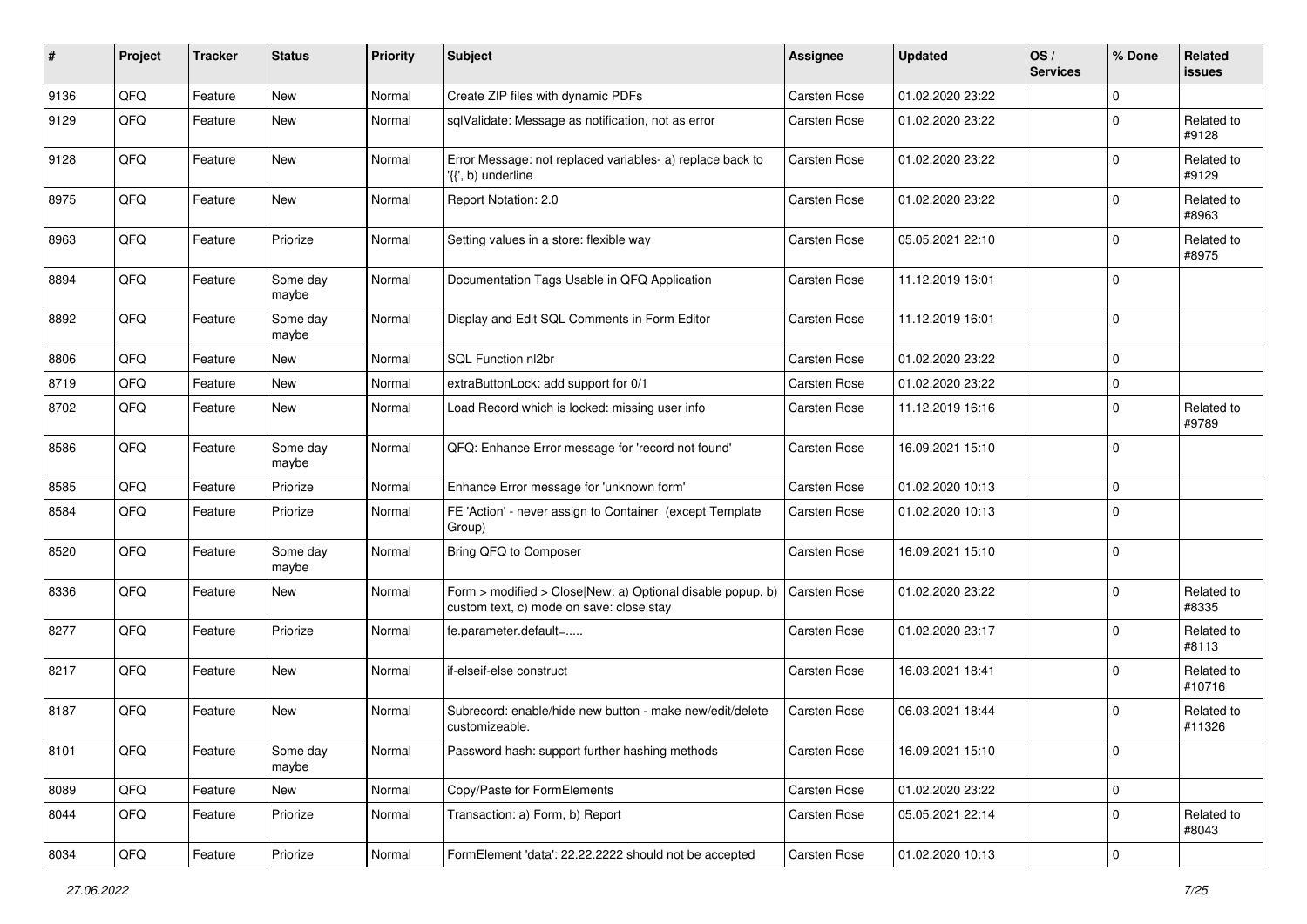| $\vert$ # | Project | <b>Tracker</b> | <b>Status</b>     | <b>Priority</b> | <b>Subject</b>                                                          | Assignee            | <b>Updated</b>   | OS/<br><b>Services</b> | % Done         | Related<br><b>issues</b>  |
|-----------|---------|----------------|-------------------|-----------------|-------------------------------------------------------------------------|---------------------|------------------|------------------------|----------------|---------------------------|
| 7924      | QFQ     | Feature        | <b>New</b>        | Normal          | Radio/Checkbox with Tooltip                                             | <b>Carsten Rose</b> | 01.02.2020 23:22 |                        | $\overline{0}$ |                           |
| 7920      | QFQ     | Feature        | <b>New</b>        | Normal          | FE: Syntax Highlight, Zeinlenumbruch                                    | <b>Carsten Rose</b> | 01.02.2020 10:03 |                        | $\overline{0}$ |                           |
| 7812      | QFQ     | Feature        | <b>New</b>        | Normal          | FE 'Subrecord' - new option 'subrecordShowFilter',<br>'subrecordPaging' | Carsten Rose        | 01.02.2020 23:22 |                        | $\overline{0}$ |                           |
| 7683      | QFQ     | Feature        | <b>New</b>        | Normal          | Special column names in '{{ SELECT  AS _link }}' should<br>be detected  | <b>Carsten Rose</b> | 01.02.2020 23:21 |                        | $\overline{0}$ |                           |
| 7681      | QFQ     | Feature        | New               | Normal          | Optional switch off 'check for modified record'                         | Carsten Rose        | 01.02.2020 23:21 |                        | $\overline{0}$ |                           |
| 7660      | QFQ     | Feature        | New               | Normal          | IMAP: import mails to DB, move / delete mails                           | Carsten Rose        | 01.02.2020 09:52 |                        | $\overline{0}$ |                           |
| 7630      | QFQ     | Feature        | Priorize          | Normal          | detailed error message for simple upload                                | <b>Carsten Rose</b> | 01.02.2020 10:13 |                        | $\overline{0}$ |                           |
| 7522      | QFQ     | Feature        | Priorize          | Normal          | Inserting default index.html to folder (Avoid Apache<br>Indexing)       | Carsten Rose        | 01.02.2020 10:13 |                        | $\overline{0}$ |                           |
| 7521      | QFQ     | Feature        | <b>New</b>        | Normal          | TemplateGroup: fe.type=upload                                           | Carsten Rose        | 01.02.2020 23:21 |                        | $\overline{0}$ | Related to<br>#9706       |
| 7520      | QFQ     | Feature        | <b>New</b>        | Normal          | QR Code:  AS _qr ( AS _link)                                            | <b>Carsten Rose</b> | 01.02.2020 23:22 |                        | $\overline{0}$ |                           |
| 7519      | QFQ     | Feature        | <b>New</b>        | Normal          | Select: Multi                                                           | Carsten Rose        | 01.02.2020 23:22 |                        | $\mathbf 0$    |                           |
| 7481      | QFQ     | Feature        | <b>New</b>        | Normal          | Detect 'BaseUrl' automatically                                          | Carsten Rose        | 01.02.2020 23:21 |                        | $\overline{0}$ |                           |
| 7480      | QFQ     | Feature        | New               | Normal          | Record History (Undo / Redo)                                            | <b>Carsten Rose</b> | 11.12.2019 16:16 |                        | $\overline{0}$ | Related to<br>#2361       |
| 7453      | QFQ     | Feature        | Some day<br>maybe | Normal          | import / export forms QFQ                                               | <b>Carsten Rose</b> | 16.09.2021 15:10 |                        | $\overline{0}$ |                           |
| 7452      | QFQ     | Feature        | Some day<br>maybe | Normal          | automate deployment new QFQ version                                     | Carsten Rose        | 16.09.2021 15:10 |                        | $\mathbf{0}$   |                           |
| 7342      | QFQ     | Feature        | New               | Normal          | add content $=$ hide this                                               | <b>Carsten Rose</b> | 01.02.2020 23:21 |                        | $\overline{0}$ |                           |
| 7336      | QFQ     | Feature        | Some day<br>maybe | Normal          | PDF Upload: disallow PDFs with specific Meta information                | <b>Carsten Rose</b> | 11.12.2019 16:01 |                        | $\overline{0}$ |                           |
| 7290      | QFQ     | Feature        | Priorize          | Normal          | FormEditor: title as textarea if LEN(title)>60                          | Carsten Rose        | 01.02.2020 10:13 |                        | $\overline{0}$ | Blocked by<br>#7682       |
| 7280      | QFQ     | Feature        | <b>New</b>        | Normal          | recently used table                                                     | Carsten Rose        | 01.02.2020 23:21 |                        | $\overline{0}$ |                           |
| 7239      | QFQ     | Feature        | New               | Normal          | TinyMCE: html tag whitelist                                             | <b>Carsten Rose</b> | 01.02.2020 23:21 |                        | $\overline{0}$ | Related to<br>#14320      |
| 7217      | QFQ     | Feature        | Priorize          | Normal          | Download: notice User if `_sip=?` is missing                            | <b>Carsten Rose</b> | 01.02.2020 10:13 |                        | $\overline{0}$ |                           |
| 7175      | QFQ     | Feature        | New               | Normal          | Upload: md5 hash as filename                                            | Carsten Rose        | 01.02.2020 23:21 |                        | $\pmb{0}$      |                           |
| 7119      | QFQ     | Feature        | <b>New</b>        | Normal          | Upload: scaleDownWidth, scaleDownHeight                                 | Carsten Rose        | 01.02.2020 23:21 |                        | $\overline{0}$ |                           |
| 7109      | QFQ     | Feature        | New               | Normal          | Dynamic Updates: row/element hide                                       | Carsten Rose        | 01.02.2020 23:22 |                        | $\Omega$       | Has<br>duplicate<br>#4081 |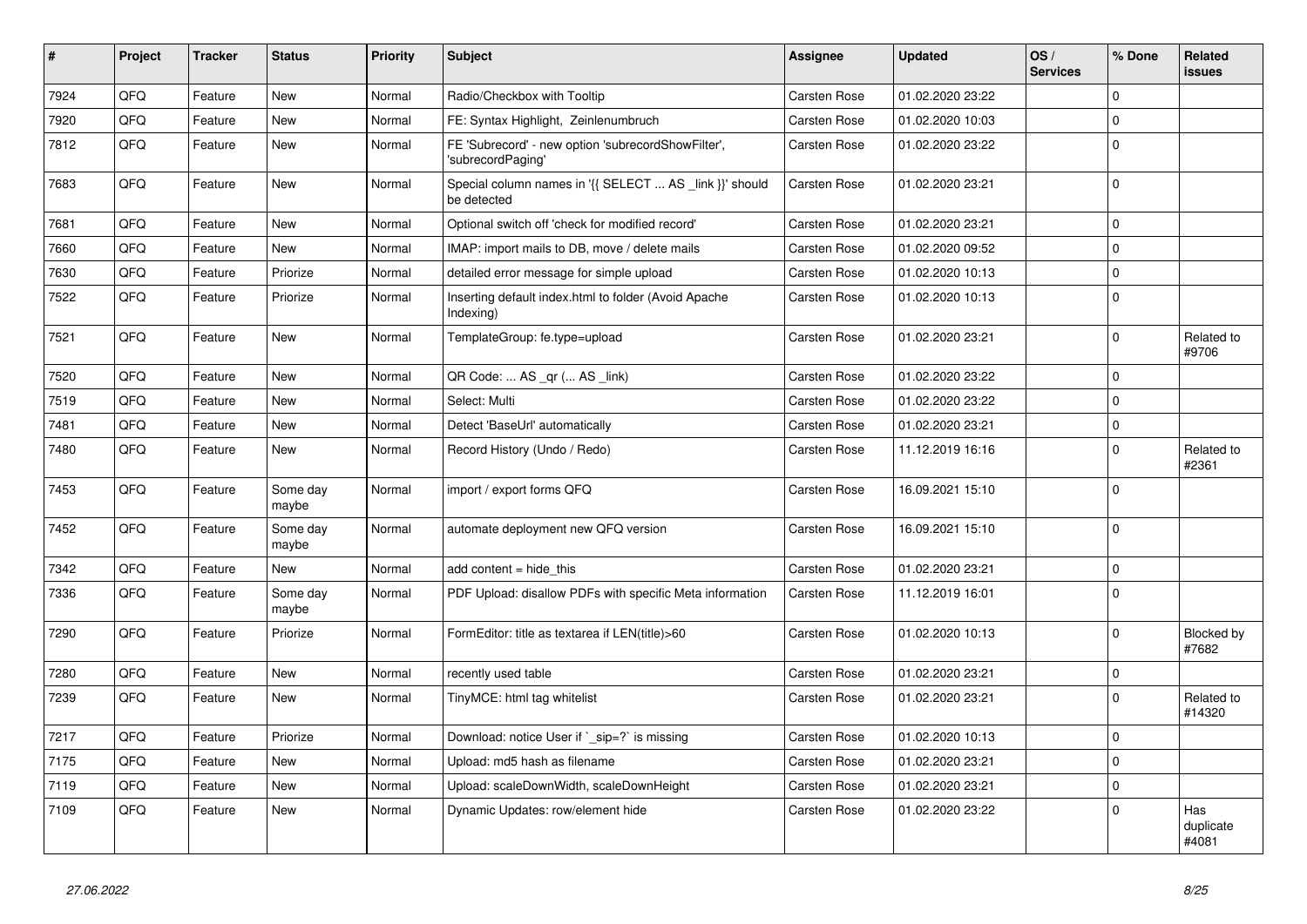| #    | Project | <b>Tracker</b> | <b>Status</b>     | <b>Priority</b> | <b>Subject</b>                                                                                                             | Assignee            | <b>Updated</b>   | OS/<br><b>Services</b> | % Done         | Related<br><b>issues</b>                    |
|------|---------|----------------|-------------------|-----------------|----------------------------------------------------------------------------------------------------------------------------|---------------------|------------------|------------------------|----------------|---------------------------------------------|
| 7107 | QFQ     | Feature        | Some day<br>maybe | Normal          | Showcase Registration Tool: Anmeldung / Administration :<br>Liste Anmeldungen / Emaileinaldung                             | Carsten Rose        | 11.12.2019 16:01 |                        | $\mathbf 0$    |                                             |
| 7102 | QFQ     | Feature        | New               | Normal          | Comment sign in report: '#' and '--'                                                                                       | Carsten Rose        | 01.02.2020 23:21 |                        | $\overline{0}$ |                                             |
| 7099 | QFQ     | Feature        | New               | Normal          | Redesign FormEditor                                                                                                        | <b>Carsten Rose</b> | 01.02.2020 23:21 |                        | $\mathbf 0$    |                                             |
| 6998 | QFQ     | Feature        | Priorize          | Normal          | Form: with debug=on show column information as tooltip of<br>column label                                                  | Carsten Rose        | 01.02.2020 10:13 |                        | $\overline{0}$ |                                             |
| 6855 | QFQ     | Feature        | New               | Normal          | With {{feUser:U}}!={{feUser:T}}: Save / Delete: only possible<br>with {{feUserSave:U}}='yes' and '{{feUserDelete:U}}='yes' | Carsten Rose        | 01.02.2020 23:21 |                        | $\overline{0}$ |                                             |
| 6765 | QFQ     | Feature        | New               | Normal          | Moeglichkeit via QFQ eigene Logs zu schreiben                                                                              | <b>Carsten Rose</b> | 01.02.2020 23:21 |                        | $\overline{0}$ |                                             |
| 6723 | QFQ     | Feature        | New               | Normal          | Report QFQ Installation and Version                                                                                        | Carsten Rose        | 12.06.2021 09:07 |                        | $\overline{0}$ |                                             |
| 6715 | QFQ     | Feature        | Some day<br>maybe | Normal          | Code-Refactoring: dbArray vereinheitlichen                                                                                 | Carsten Rose        | 11.12.2019 16:02 |                        | $\overline{0}$ |                                             |
| 6609 | QFQ     | Feature        | New               | Normal          | Formlet: JSON API erweitern                                                                                                | <b>Carsten Rose</b> | 01.02.2020 23:21 |                        | 50             |                                             |
| 6602 | QFQ     | Feature        | New               | Normal          | Formlet: in Report auf Mausklick ein mini-form oeffnen                                                                     | Carsten Rose        | 11.12.2019 16:16 |                        | $\overline{0}$ |                                             |
| 6594 | QFQ     | Feature        | New               | Normal          | Excel: on download, check if there is a valid sip                                                                          | Carsten Rose        | 01.02.2020 23:21 |                        | $\mathbf 0$    |                                             |
| 6437 | QFQ     | Feature        | New               | Normal          | Neuer Mode Button bei FormElementen                                                                                        | Carsten Rose        | 01.02.2020 23:21 |                        | $\overline{0}$ | Related to<br>#9668,<br>Blocked by<br>#9678 |
| 6292 | QFQ     | Feature        | New               | Normal          | Download: File speichern mit Hash aber original Filename in   Carsten Rose<br>der Datenbank vermerken fuer Downloads       |                     | 01.02.2020 23:21 |                        | $\overline{0}$ |                                             |
| 6289 | QFQ     | Feature        | New               | Normal          | Form: Log                                                                                                                  | Carsten Rose        | 01.02.2020 23:21 |                        | $\mathbf 0$    |                                             |
| 6261 | QFQ     | Feature        | New               | Normal          | Persistent SIP                                                                                                             | <b>Carsten Rose</b> | 12.06.2021 09:07 |                        | $\overline{0}$ | Related to<br>#10819                        |
| 6250 | QFQ     | Feature        | In Progress       | Normal          | Enhance layout: a) Subrecord, b) Subrecord-Title                                                                           | Carsten Rose        | 01.02.2020 23:22 |                        | $\overline{0}$ | Related to<br>#5391                         |
| 5983 | QFQ     | Feature        | Some day<br>maybe | Normal          | Form Submit (save & update): normalize date/-time FE                                                                       | Carsten Rose        | 01.02.2020 23:19 |                        | $\overline{0}$ |                                             |
| 5942 | QFQ     | Feature        | Priorize          | Normal          | 'L' and 'type': append to links, generate via '_link' by using<br>'u:' .                                                   | Carsten Rose        | 01.02.2020 10:13 |                        | $\overline{0}$ |                                             |
| 5894 | QFQ     | Feature        | Feedback          | Normal          | Typeahead in Report: show/hide rows dynamically                                                                            | <b>Carsten Rose</b> | 18.02.2022 08:50 |                        | $\overline{0}$ | Related to<br>#5893.<br>Related to<br>#5885 |
| 5852 | QFQ     | Feature        | Some day<br>maybe | Normal          | Logging: mail.log / sql.log - im FE anzeigen und via AJAX<br>aktualisieren                                                 | Carsten Rose        | 01.02.2020 23:19 |                        | $\overline{0}$ | Related to<br>#5885                         |
| 5782 | QFQ     | Feature        | New               | Normal          | NextCloud API                                                                                                              | Carsten Rose        | 01.02.2020 10:02 |                        | $\mathbf 0$    |                                             |
| 5695 | QFG     | Feature        | In Progress       | Normal          | Multiform                                                                                                                  | Carsten Rose        | 02.01.2021 18:38 |                        | $\overline{0}$ |                                             |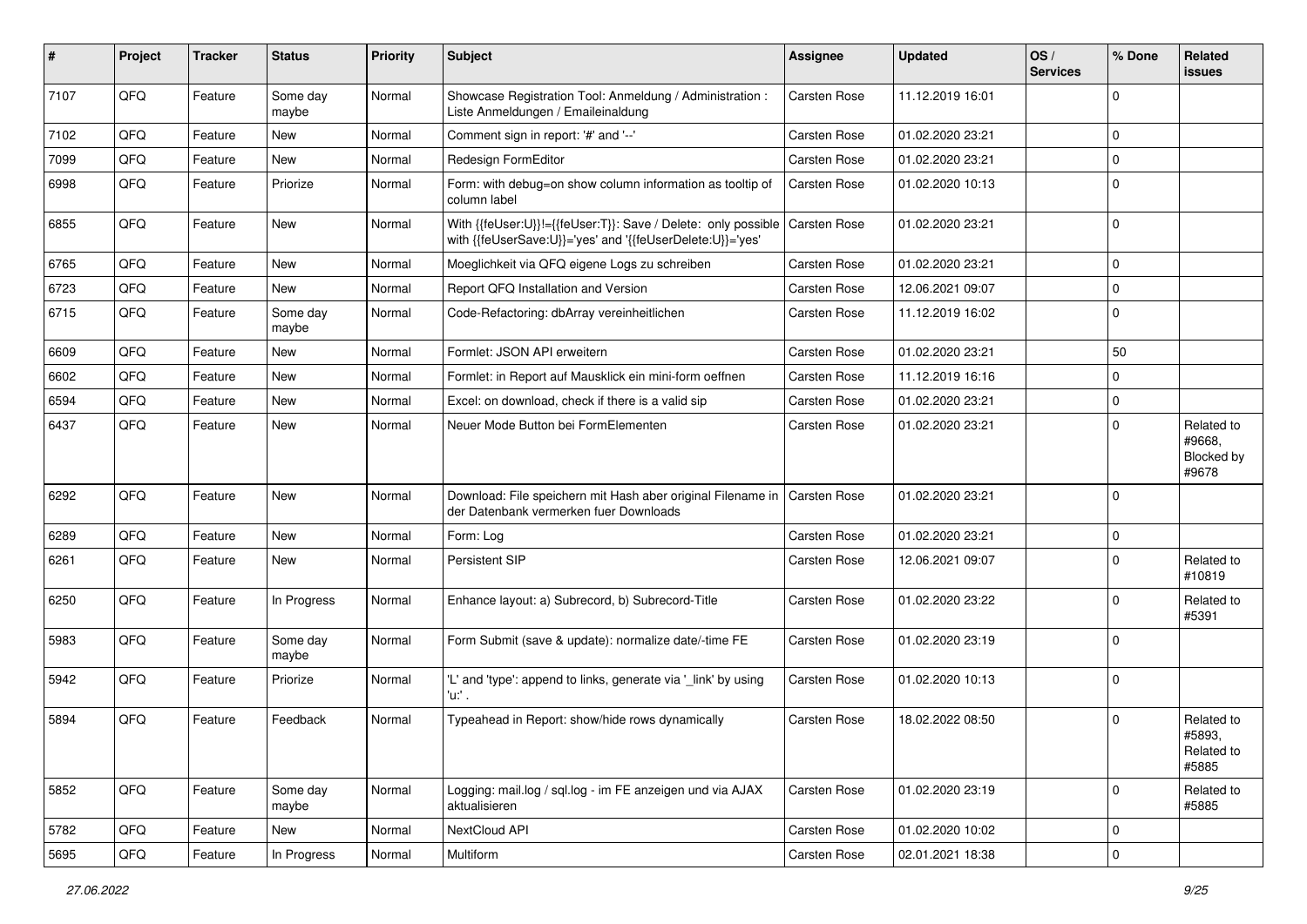| #    | Project | <b>Tracker</b> | <b>Status</b>     | Priority | <b>Subject</b>                                                                                            | <b>Assignee</b>     | <b>Updated</b>   | OS/<br><b>Services</b> | % Done      | Related<br><b>issues</b>                    |
|------|---------|----------------|-------------------|----------|-----------------------------------------------------------------------------------------------------------|---------------------|------------------|------------------------|-------------|---------------------------------------------|
| 5665 | QFQ     | Feature        | Some day<br>maybe | Normal   | Versuch das '{{!' nicht mehr noetig ist.                                                                  | <b>Carsten Rose</b> | 01.02.2020 23:20 |                        | $\Omega$    | Related to<br>#7432,<br>Related to<br>#7434 |
| 5579 | QFQ     | Feature        | Some day<br>maybe | Normal   | Enhance Doc / Presentation: variable type 'link column type'                                              | Carsten Rose        | 01.02.2020 23:19 |                        | $\Omega$    |                                             |
| 5548 | QFQ     | Feature        | Some day<br>maybe | Normal   | 801 Textfiles/Scriptfiles als Thumbnail                                                                   | Carsten Rose        | 07.03.2022 16:26 |                        | $\mathbf 0$ |                                             |
| 5480 | QFQ     | Feature        | Some day<br>maybe | Normal   | QFQ: Dokumentation mit Screenshots versehen                                                               | <b>Carsten Rose</b> | 01.02.2020 23:20 |                        | $\mathbf 0$ | Related to<br>#9879                         |
| 5428 | QFQ     | Feature        | Some day<br>maybe | Normal   | secure thumbnail: late render on access.                                                                  | Carsten Rose        | 01.02.2020 23:20 |                        | $\mathbf 0$ |                                             |
| 5345 | QFQ     | Feature        | New               | Normal   | Report: UPDATE / INSERT / DELETE statements should<br>trigger subqueries, depending on the result.        | <b>Carsten Rose</b> | 27.05.2020 16:11 |                        | $\mathbf 0$ |                                             |
| 5132 | QFQ     | Feature        | Some day<br>maybe | Normal   | Error Message sendmail missing attachment: more details                                                   | <b>Carsten Rose</b> | 01.02.2020 23:19 |                        | $\mathbf 0$ |                                             |
| 5131 | QFQ     | Feature        | New               | Normal   | Activate Spin Gear ('wait/busy' indicator) via LINK attribute                                             | Carsten Rose        | 01.02.2020 23:21 |                        | $\pmb{0}$   |                                             |
| 4956 | QFQ     | Feature        | Some day<br>maybe | Normal   | Sendmail: Benutzerdefinierte Headers                                                                      | <b>Carsten Rose</b> | 11.12.2019 16:02 |                        | $\mathbf 0$ |                                             |
| 4872 | QFQ     | Feature        | Some day<br>maybe | Normal   | Fields of Typo3 page available in STORE_TYPO3                                                             | Carsten Rose        | 01.02.2020 23:19 |                        | $\pmb{0}$   |                                             |
| 4869 | QFQ     | Feature        | Some day<br>maybe | Normal   | Dynamic Update (show, hide, readonly?, required?) for<br><b>Template Group Elements</b>                   | <b>Carsten Rose</b> | 01.02.2020 23:19 |                        | $\mathbf 0$ | Related to<br>#4865                         |
| 4839 | QFQ     | Feature        | Some day<br>maybe | Normal   | gfg-handle in <head> Abschnitt</head>                                                                     | <b>Carsten Rose</b> | 11.12.2019 16:02 |                        | $\mathbf 0$ |                                             |
| 4757 | QFQ     | Feature        | Some day<br>maybe | Normal   | Test subrecord: download links ok? Links ok?                                                              | Carsten Rose        | 01.02.2020 23:20 |                        | $\mathbf 0$ |                                             |
| 4652 | QFQ     | Feature        | Some day<br>maybe | Normal   | UZH CD: Weiterleitung auf benutzerdefinierte 403/404 Seite                                                | <b>Carsten Rose</b> | 01.02.2020 23:20 |                        | $\mathbf 0$ |                                             |
| 4650 | QFQ     | Feature        | Some day<br>maybe | Normal   | Convert html to doc/rtf                                                                                   | <b>Carsten Rose</b> | 01.02.2020 23:20 |                        | $\mathbf 0$ | Related to<br>#10704                        |
| 4606 | QFQ     | Feature        | Some day<br>maybe | Normal   | link: qualifier to render bootstrap button                                                                | Carsten Rose        | 01.02.2020 23:19 |                        | $\mathbf 0$ |                                             |
| 4413 | QFQ     | Feature        | New               | Normal   | fieldset: show/hidden, modeSql, dynamicUpdate                                                             | Carsten Rose        | 09.02.2022 15:19 |                        | $\mathbf 0$ |                                             |
| 4365 | QFQ     | Feature        | Some day<br>maybe | Normal   | Multi Language: new way of config                                                                         | Carsten Rose        | 01.02.2020 23:20 |                        | $\pmb{0}$   |                                             |
| 4349 | QFQ     | Feature        | Some day<br>maybe | Normal   | link download: downloaded external URL to<br>deliver/concatenate - check mimetipe and handle it correctly | <b>Carsten Rose</b> | 11.12.2019 16:02 |                        | $\Omega$    |                                             |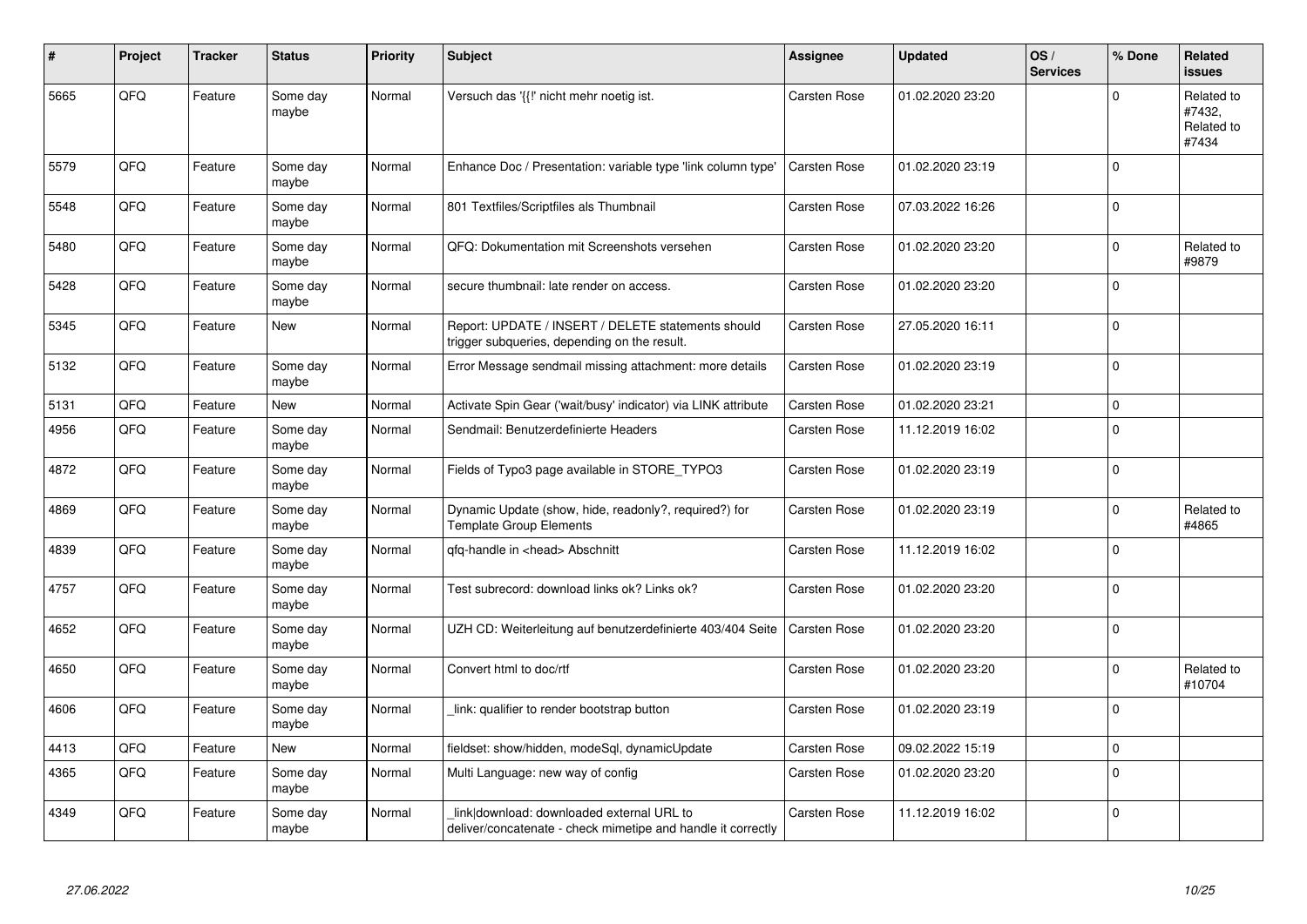| ∦    | Project | <b>Tracker</b> | <b>Status</b>     | <b>Priority</b> | Subject                                                                                                                             | <b>Assignee</b>     | <b>Updated</b>   | OS/<br><b>Services</b> | % Done      | Related<br><b>issues</b>                    |
|------|---------|----------------|-------------------|-----------------|-------------------------------------------------------------------------------------------------------------------------------------|---------------------|------------------|------------------------|-------------|---------------------------------------------|
| 4343 | QFQ     | Feature        | Some day<br>maybe | Normal          | Link: Classifier to add 'attributes'                                                                                                | Carsten Rose        | 01.02.2020 23:20 |                        | $\mathbf 0$ | Related to<br>#14077                        |
| 4330 | QFQ     | Feature        | Some day<br>maybe | Normal          | Error Message: report missing {{ / }} in sqlUpdate, sqlInsert,<br>sqlDelete, sqlAfter, sqlBefore in FE action elements.             | <b>Carsten Rose</b> | 01.02.2020 23:20 |                        | $\mathbf 0$ |                                             |
| 4259 | QFQ     | Feature        | Some day<br>maybe | Normal          | Instant trigger a cron job                                                                                                          | Carsten Rose        | 11.12.2019 16:03 |                        | $\mathbf 0$ |                                             |
| 4250 | QFQ     | Feature        | New               | Normal          | AutoCron in QFQ via PHP                                                                                                             | <b>Carsten Rose</b> | 01.02.2020 23:21 |                        | $\mathbf 0$ | Related to<br>#3292.<br>Related to<br>#3291 |
| 4197 | QFQ     | Feature        | Some day<br>maybe | Normal          | Unit Test fuer JSON Stream von QuickFormQuery.php ><br>doForm()                                                                     | Carsten Rose        | 11.12.2019 16:03 |                        | $\Omega$    |                                             |
| 4082 | QFQ     | Feature        | New               | Normal          | Dynamic Update: modeSql - useful default                                                                                            | <b>Carsten Rose</b> | 01.02.2020 23:22 |                        | $\mathbf 0$ |                                             |
| 4050 | QFQ     | Feature        | New               | Normal          | sql.log: 1) FormElement ID which causes a specific action,<br>2) Result in the same row.                                            | <b>Carsten Rose</b> | 15.04.2020 11:35 |                        | $\mathbf 0$ | Related to<br>#5458                         |
| 4026 | QFQ     | Feature        | Some day<br>maybe | Normal          | sqlLog.sql: log number of FE.id                                                                                                     | Carsten Rose        | 11.12.2019 16:03 |                        | $\mathbf 0$ | Related to<br>#5458                         |
| 4023 | QFQ     | Feature        | <b>New</b>        | Normal          | prepared statements - FE action: salveld, sqllnsert,<br>sqlUpdate, sqlDelete, sqlBefore, sqlAfter                                   | <b>Carsten Rose</b> | 11.12.2019 16:15 |                        | $\Omega$    |                                             |
| 4018 | QFQ     | Feature        | Some day<br>maybe | Normal          | typeahead: solve problem with potential long query<br>parameter                                                                     | Carsten Rose        | 11.12.2019 16:03 |                        | $\Omega$    |                                             |
| 3991 | QFQ     | Feature        | Some day<br>maybe | Normal          | report: Columnname '_skipWrap' skips 'fbeg', 'fend'                                                                                 | Carsten Rose        | 11.12.2019 16:03 |                        | $\mathbf 0$ |                                             |
| 3947 | QFQ     | Feature        | Some day<br>maybe | Normal          | Attack detectect: logout current user                                                                                               | Carsten Rose        | 11.12.2019 16:03 |                        | $\mathbf 0$ | Related to<br>#5458,<br>Related to<br>#6299 |
| 3942 | QFQ     | Feature        | Some day<br>maybe | Normal          | Action Elemente: neu generierte IDs via FE weitergeben                                                                              | <b>Carsten Rose</b> | 11.12.2019 16:03 |                        | $\mathbf 0$ | Related to<br>#3941                         |
| 3941 | QFQ     | Feature        | Some day<br>maybe | Normal          | sqlAfter: es sollten mehrere moeglich sein                                                                                          | Carsten Rose        | 11.12.2019 16:03 |                        | $\mathbf 0$ | Related to<br>#3942                         |
| 3905 | QFQ     | Feature        | Some day<br>maybe | Normal          | Documentation: Best Practice anhand eines Online<br>Bewerbungstools                                                                 | Carsten Rose        | 11.12.2019 16:03 |                        | $\Omega$    |                                             |
| 3900 | QFO     | Feature        | Some day<br>maybe | Normal          | Extend documentation of 'Copy / Paste'                                                                                              | Carsten Rose        | 11.12.2019 16:03 |                        | $\pmb{0}$   | Related to<br>#3899                         |
| 3877 | QFQ     | Feature        | Some day<br>maybe | Normal          | FormEditor: die Felder die aktuell nicht gebraucht werden<br>nur auf readonly/disabled setzen (nicht ausblenden > das<br>irritiert. | Carsten Rose        | 11.12.2019 16:03 |                        | $\pmb{0}$   |                                             |
| 3867 | QFQ     | Feature        | Priorize          | Normal          | Readonly Formular: Template Groups add/delete<br>ausbeldnen                                                                         | Carsten Rose        | 05.05.2021 22:12 |                        | $\mathbf 0$ |                                             |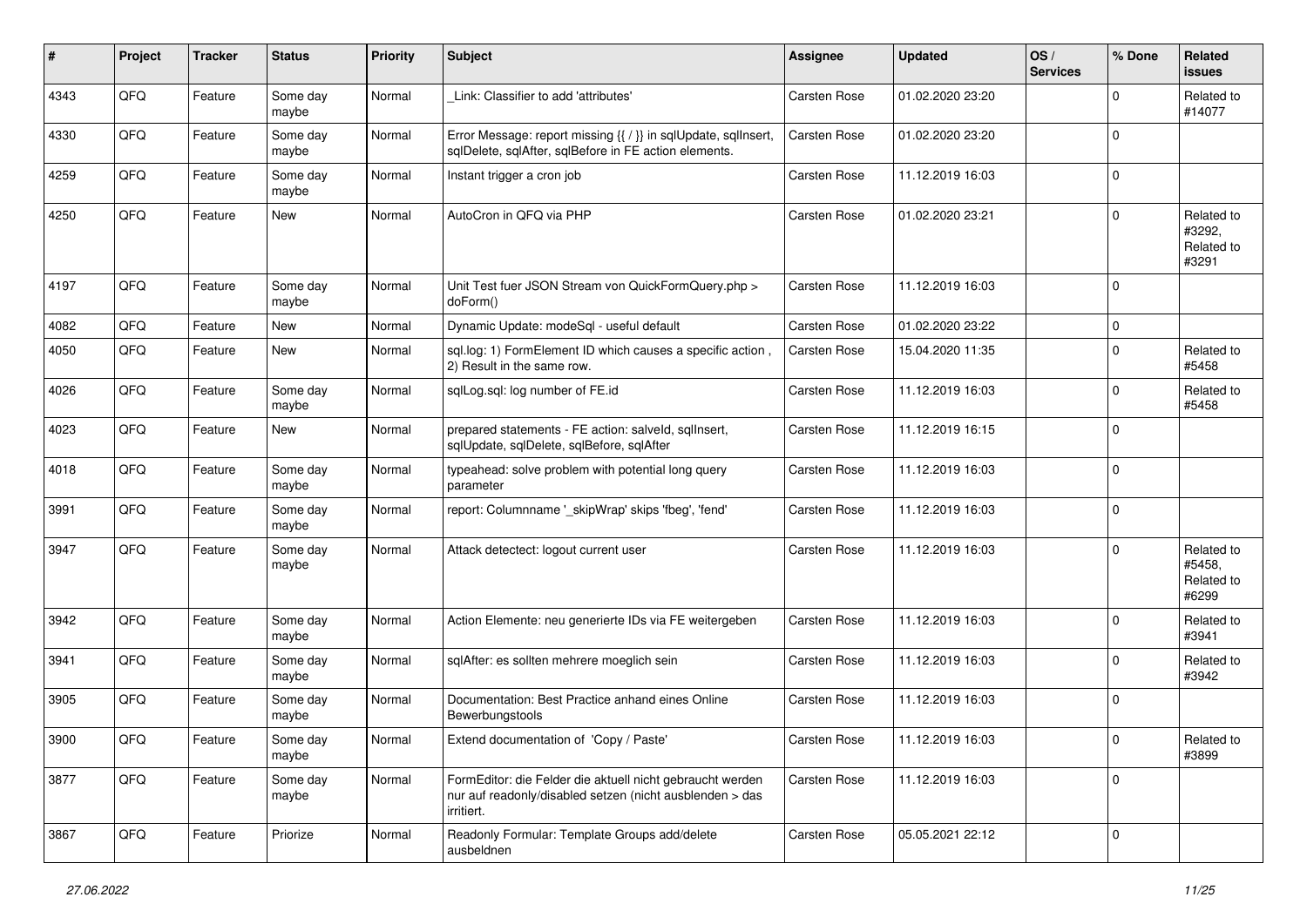| #    | Project | <b>Tracker</b> | <b>Status</b>     | <b>Priority</b> | <b>Subject</b>                                                                                                                               | <b>Assignee</b> | <b>Updated</b>   | OS/<br><b>Services</b> | % Done      | Related<br><b>issues</b>                    |
|------|---------|----------------|-------------------|-----------------|----------------------------------------------------------------------------------------------------------------------------------------------|-----------------|------------------|------------------------|-------------|---------------------------------------------|
| 3864 | QFQ     | Feature        | New               | Normal          | Encrypt / decrypt field                                                                                                                      | Carsten Rose    | 08.03.2021 18:08 |                        | $\Omega$    |                                             |
| 3708 | QFQ     | Feature        | Some day<br>maybe | Normal          | Form: input - 'specialchars', 'none'  gewisse tags<br>erlauben, andere verbieten                                                             | Carsten Rose    | 11.12.2019 16:02 |                        | $\Omega$    | Related to<br>#14320                        |
| 3677 | QFQ     | Feature        | Some day<br>maybe | Normal          | wkhtmltopdf: FE User access prohibited, if client IP changes<br>- \$TYPO3_CONF_VARS[FE][lockIP]                                              | Carsten Rose    | 11.12.2019 16:02 |                        | $\Omega$    |                                             |
| 3666 | QFQ     | Feature        | Some day<br>maybe | Normal          | a) Performance Messung: mysql_real_escape_string() im<br>Vergleich zu str_replace(), b) doppeltes Aufrufen von<br>mysql_real_escape_string() | Carsten Rose    | 11.12.2019 16:02 |                        | $\Omega$    |                                             |
| 3504 | QFQ     | Feature        | New               | Normal          | Logging: welche Action FEs werden wann wie ausgefuehrt                                                                                       | Carsten Rose    | 01.02.2020 23:21 |                        | $\Omega$    | Related to<br>#5458,<br>Related to<br>#4092 |
| 3458 | QFQ     | Feature        | Some day<br>maybe | Normal          | Display 'Edit Form Element'-Checkbox on form: should<br>depend on FE Group                                                                   | Carsten Rose    | 11.12.2019 16:02 |                        | $\Omega$    | Related to<br>#3447                         |
| 3457 | QFQ     | Feature        | Some day<br>maybe | Normal          | LDAP: concat multi values to one single entry                                                                                                | Carsten Rose    | 11.12.2019 16:02 |                        | $\Omega$    |                                             |
| 3432 | QFQ     | Feature        | New               | Normal          | subrecord: dynamicUpdate                                                                                                                     | Carsten Rose    | 11.06.2020 21:10 |                        | $\Omega$    | Related to<br>#5691                         |
| 3402 | QFQ     | Feature        | Some day<br>maybe | Normal          | Syntax Highlighting via CodeMirror                                                                                                           | Carsten Rose    | 11.12.2019 16:02 |                        | 100         | Related to<br>#3207                         |
| 3385 | QFQ     | Feature        | Some day<br>maybe | Normal          | templateGroup: insert/update/delete non primary records                                                                                      | Carsten Rose    | 11.12.2019 16:02 |                        | $\Omega$    |                                             |
| 3350 | QFQ     | Feature        | Some day<br>maybe | Normal          | FormEditor: Hilfetext hinter 'checktype'                                                                                                     | Carsten Rose    | 11.12.2019 16:02 |                        | $\mathbf 0$ |                                             |
| 3332 | QFQ     | Feature        | Some day<br>maybe | Normal          | Uploads: Thumbnails, Details zum hochgeladenen File                                                                                          | Carsten Rose    | 11.12.2019 16:02 |                        | $\Omega$    | Related to<br>#3264,<br>Related to<br>#5333 |
| 3331 | QFQ     | Feature        | Some day<br>maybe | Normal          | Default Tooltip fuer _page? Links: mit Form und Record ID                                                                                    | Carsten Rose    | 11.12.2019 16:02 |                        | $\Omega$    |                                             |
| 3291 | QFQ     | Feature        | Some day<br>maybe | Normal          | AutoCron websiteToken                                                                                                                        | Carsten Rose    | 11.12.2019 16:02 |                        | $\Omega$    | Related to<br>#4250                         |
| 3285 | QFQ     | Feature        | Some day<br>maybe | Normal          | Zeichenlimit pro Feld: textarea / editor                                                                                                     | Carsten Rose    | 11.12.2019 16:02 |                        | $\Omega$    |                                             |
| 3267 | QFQ     | Feature        | Some day<br>maybe | Normal          | 2 Forms auf einer Seite: real + Read only                                                                                                    | Carsten Rose    | 11.12.2019 16:03 |                        | $\mathbf 0$ |                                             |
| 3216 | QFQ     | Feature        | Some day<br>maybe | Normal          | dynamic update für checkbox label2                                                                                                           | Carsten Rose    | 11.12.2019 16:03 |                        | $\mathbf 0$ | Related to<br>#2081                         |
| 2995 | QFQ     | Feature        | Some day<br>maybe | Normal          | Dropdown JQuery Plugin: 'chosen' - Moeglichkeit um Select<br>Listen mehr Funktion zu geben. Kein Bootstrap noetig.                           | Carsten Rose    | 11.12.2019 16:03 |                        | 0           |                                             |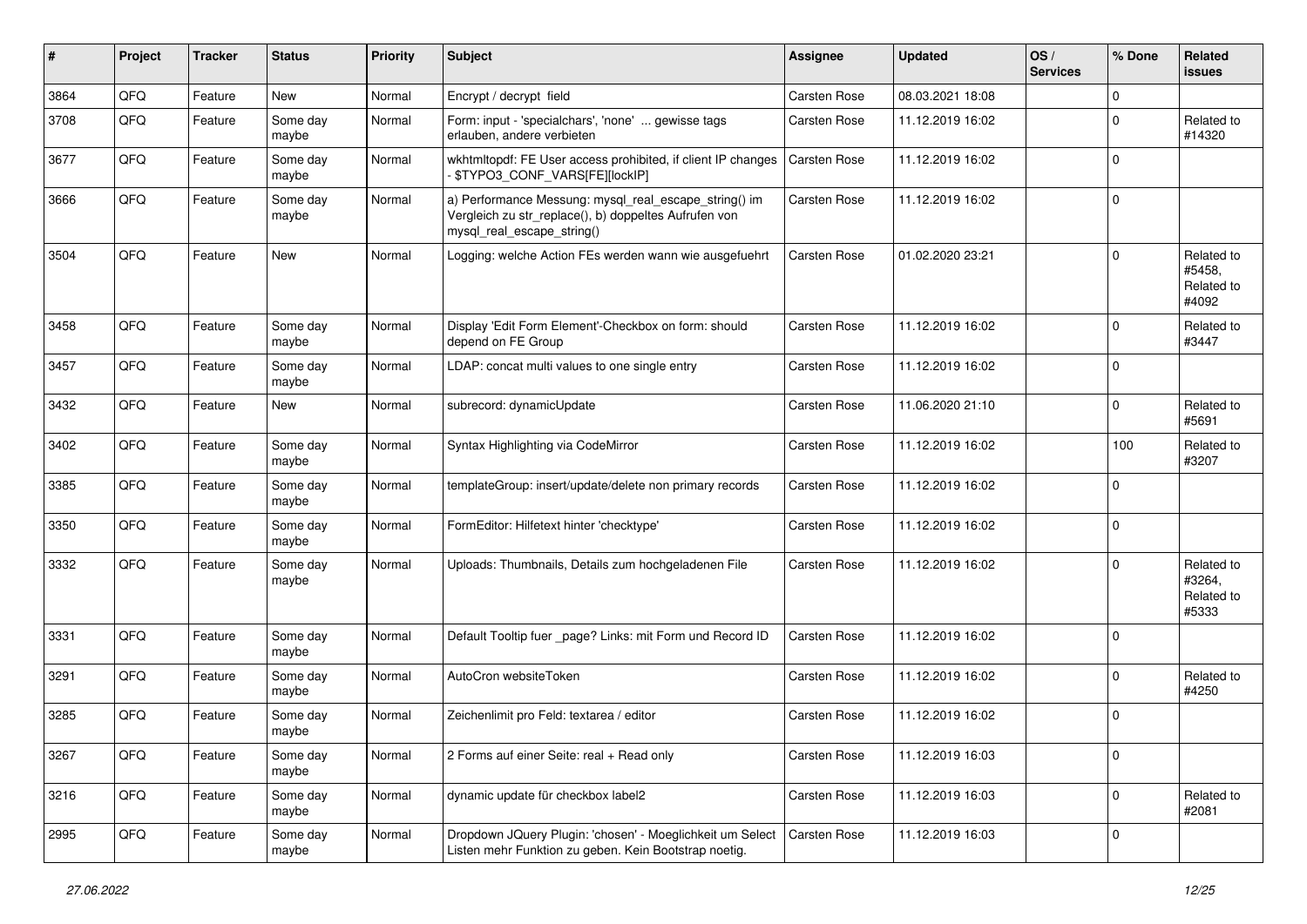| #     | Project | <b>Tracker</b> | <b>Status</b>     | <b>Priority</b> | Subject                                                                                                                                              | <b>Assignee</b>     | <b>Updated</b>   | OS/<br><b>Services</b> | % Done      | Related<br>issues                                                      |
|-------|---------|----------------|-------------------|-----------------|------------------------------------------------------------------------------------------------------------------------------------------------------|---------------------|------------------|------------------------|-------------|------------------------------------------------------------------------|
| 2361  | QFQ     | Feature        | <b>New</b>        | Normal          | Logging wer/wann/wo welches Formular aufgerufen hat                                                                                                  | Carsten Rose        | 11.12.2019 16:15 |                        | $\mathbf 0$ | Related to<br>#4432,<br>Related to<br>#7480                            |
| 2084  | QFQ     | Feature        | Some day<br>maybe | Normal          | Mailto mit encryption: Subrecord                                                                                                                     | Carsten Rose        | 11.12.2019 16:03 |                        | $\mathbf 0$ | Related to<br>#2082                                                    |
| 1946  | QFQ     | Feature        | Some day<br>maybe | Normal          | Kontrolle ob der ReadOnly Modus bei den<br>Formularelementen korrekt implementiert ist                                                               | <b>Carsten Rose</b> | 11.12.2019 16:03 |                        | $\mathbf 0$ |                                                                        |
| 1635  | QFQ     | Feature        | Some day<br>maybe | Normal          | QFQ Extension content record: weitere Optionen<br>einblenden.                                                                                        | <b>Carsten Rose</b> | 11.12.2019 16:03 |                        | $\pmb{0}$   |                                                                        |
| 14187 | QFQ     | Feature        | <b>New</b>        | High            | qfq.log: show current URL                                                                                                                            | Carsten Rose        | 28.05.2022 11:02 |                        | 0           | Related to<br>#13933,<br>Related to<br>#12532,<br>Related to<br>#11893 |
| 12544 | QFQ     | Feature        | <b>New</b>        | High            | a) ' AS _link' new also as ' AS _format', b) sortierung via   Carsten Rose<br>'display: none;', c) '_format' benoeitgt nicht zwingend<br>u/U/p/m/z/d |                     | 14.12.2021 16:03 |                        | $\mathbf 0$ |                                                                        |
| 12532 | QFQ     | Feature        | <b>New</b>        | High            | SIP-Parameter bei Seitenaufruf in Browser-Console<br>anzeigen                                                                                        | Carsten Rose        | 07.12.2021 17:19 |                        | $\pmb{0}$   | Related to<br>#11893,<br>Related to<br>#14187                          |
| 12186 | QFQ     | Feature        | <b>New</b>        | High            | TinyMCE Config für Objekte                                                                                                                           | Carsten Rose        | 07.12.2021 17:19 |                        | 0           | <b>Blocks</b><br>#12632                                                |
| 11893 | QFQ     | Feature        | <b>New</b>        | High            | Broken SIP: a) only report one time, b) only report in main<br>column                                                                                | Carsten Rose        | 12.05.2021 12:13 |                        | $\mathbf 0$ | Related to<br>#12532,<br>Related to<br>#14187                          |
| 9517  | QFQ     | Feature        | In Progress       | High            | Input multiple tags with typeahead                                                                                                                   | Carsten Rose        | 03.05.2021 21:14 |                        | 40          | Related to<br>#10150                                                   |
| 8962  | QFQ     | Feature        | <b>New</b>        | High            | allow for form fields with identical names                                                                                                           | Carsten Rose        | 03.05.2021 21:14 |                        | $\pmb{0}$   |                                                                        |
| 8204  | QFQ     | Feature        | Priorize          | High            | Position 'required mark'                                                                                                                             | Carsten Rose        | 16.06.2021 13:44 |                        | 0           |                                                                        |
| 8082  | QFQ     | Feature        | Priorize          | High            | Contact form without saving record                                                                                                                   | Carsten Rose        | 07.12.2021 15:20 |                        | $\mathbf 0$ | Related to<br>#8587,<br><b>Blocks</b><br>#11850                        |
| 7850  | QFQ     | Feature        | New               | High            | Upload records: non 'pathFileName' column                                                                                                            | Carsten Rose        | 03.05.2021 21:14 |                        | $\pmb{0}$   |                                                                        |
| 5715  | QFQ     | Feature        | New               | High            | PDF Caching                                                                                                                                          | Carsten Rose        | 03.05.2021 21:14 |                        | 0           | Related to<br>#5851,<br>Related to<br>#6357                            |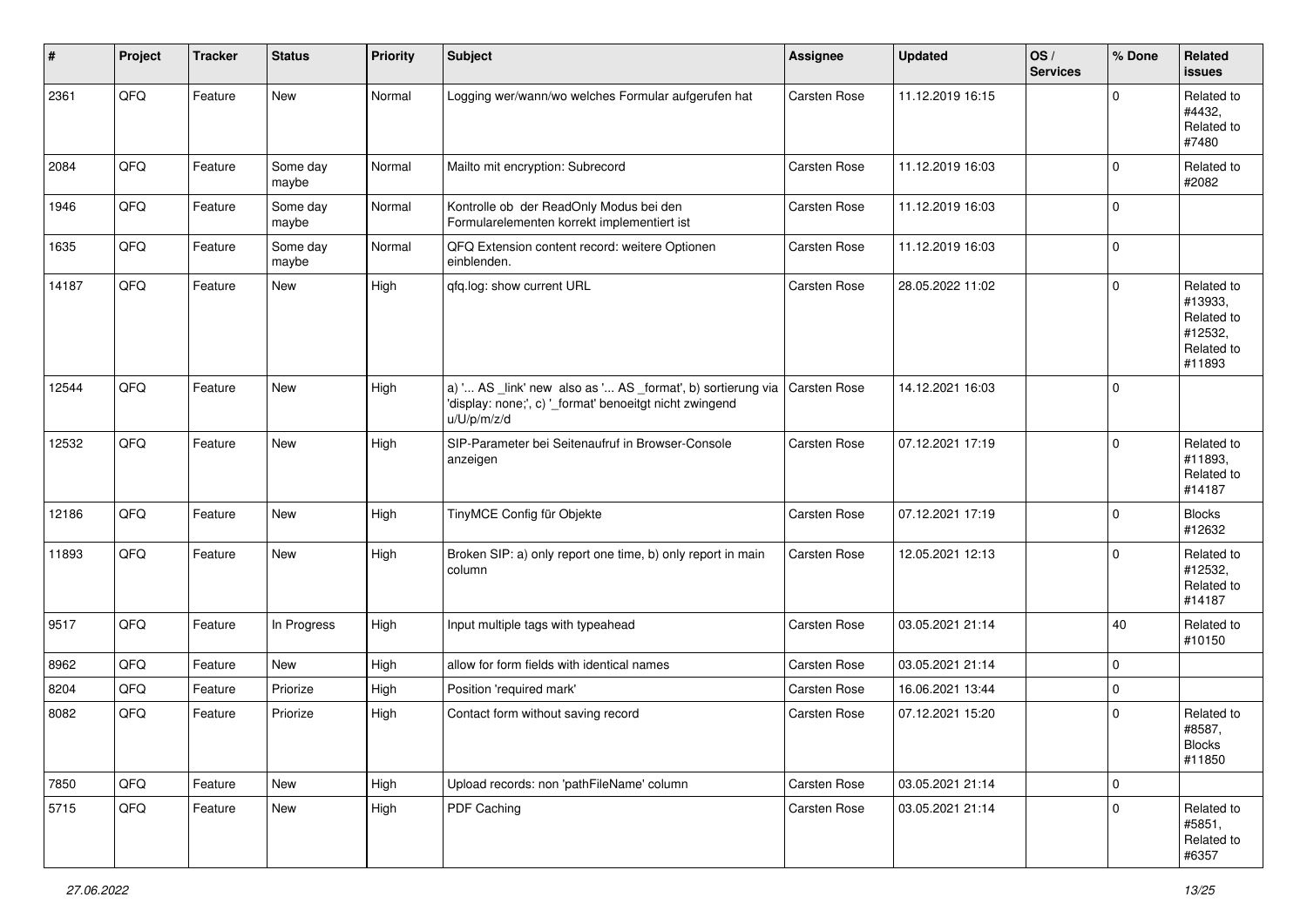| #     | <b>Project</b> | <b>Tracker</b> | <b>Status</b>     | <b>Priority</b> | <b>Subject</b>                                                                               | Assignee            | <b>Updated</b>   | OS/<br><b>Services</b> | % Done      | Related<br><b>issues</b>                                               |
|-------|----------------|----------------|-------------------|-----------------|----------------------------------------------------------------------------------------------|---------------------|------------------|------------------------|-------------|------------------------------------------------------------------------|
| 4258  | QFQ            | Feature        | Some day<br>maybe | High            | System Defaults: Forms                                                                       | Carsten Rose        | 03.05.2021 21:14 |                        | $\mathbf 0$ |                                                                        |
| 3990  | QFQ            | Feature        | Some day<br>maybe | High            | custom class definition: add space automatically                                             | Carsten Rose        | 03.05.2021 21:14 |                        | $\pmb{0}$   |                                                                        |
| 3967  | QFQ            | Feature        | Some day<br>maybe | High            | Report: Checkbox, Radio, Dropdown, Input welches ohne<br>Submit funktioniert - 'Inline-Form' | <b>Carsten Rose</b> | 03.05.2021 21:14 |                        | $\mathbf 0$ |                                                                        |
| 3848  | QFQ            | Feature        | Some day<br>maybe | High            | Antivirus check fuer Upload files in qfq?                                                    | Carsten Rose        | 03.05.2021 21:14 |                        | $\mathbf 0$ | Related to<br>#4131                                                    |
| 3727  | QFQ            | Feature        | New               | High            | Security: Session Hijacking erschweren                                                       | Carsten Rose        | 03.05.2021 21:14 |                        | $\pmb{0}$   |                                                                        |
| 12556 | QFQ            | Feature        | New               | Normal          | Pills Title: colored = static or dynamic on allrequiredgiven                                 | Benjamin Baer       | 19.03.2022 17:49 |                        | $\pmb{0}$   |                                                                        |
| 12490 | QFQ            | Feature        | New               | Normal          | Loading Plugins in QFQ - see what tinymce does. (lazy<br>loading)                            | Benjamin Baer       | 08.06.2022 10:37 |                        | $\pmb{0}$   | Related to<br>#12611,<br>Related to<br>#10013,<br>Related to<br>#7732  |
| 12476 | QFQ            | Feature        | New               | Normal          | clearMe: a) should trigger 'dirty', b) sticky on textarea resize                             | Benjamin Baer       | 04.01.2022 08:40 |                        | $\mathbf 0$ | Related to<br>#9528                                                    |
| 10003 | QFQ            | Feature        | Priorize          | Normal          | fieldset: stronger visualize group                                                           | Benjamin Baer       | 12.02.2020 08:13 |                        | $\pmb{0}$   |                                                                        |
| 9135  | QFQ            | Feature        | Priorize          | Normal          | Progress Bar generic / replace old hourglass download<br>popup                               | Benjamin Baer       | 03.01.2022 07:43 |                        | $\mathbf 0$ |                                                                        |
| 9130  | QFQ            | Feature        | Some day<br>maybe | Normal          | tablesorter: Automatic Row numbering / Zeilenummer                                           | Benjamin Baer       | 01.02.2020 23:22 |                        | $\pmb{0}$   |                                                                        |
| 8522  | QFQ            | Feature        | Some day<br>maybe | Normal          | build QFQ - npm warnings                                                                     | Benjamin Baer       | 01.02.2020 23:19 |                        | 50          |                                                                        |
| 7965  | QFQ            | Feature        | Priorize          | Normal          | Input type 'text' with visual format - currency                                              | Benjamin Baer       | 03.01.2022 07:45 |                        | $\pmb{0}$   |                                                                        |
| 7732  | QFQ            | Feature        | Some day<br>maybe | Normal          | Javascript: Lazy Loading der add on libs                                                     | Benjamin Baer       | 08.06.2022 10:38 |                        | $\mathbf 0$ | Related to<br>#12611,<br>Related to<br>#12490,<br>Related to<br>#10013 |
| 7730  | QFQ            | Feature        | Priorize          | Normal          | SELECT Box: title in between                                                                 | Benjamin Baer       | 01.02.2020 23:22 |                        | $\pmb{0}$   |                                                                        |
| 6972  | QFQ            | Feature        | Some day<br>maybe | Normal          | Fabric Clipboard / cross browser tab                                                         | Benjamin Baer       | 01.02.2020 23:21 |                        | $\mathbf 0$ |                                                                        |
| 6970  | QFQ            | Feature        | Some day<br>maybe | Normal          | tablesorter: default fuer 'sortReset' aendern von 'Ctrl' zu 'Alt'                            | Benjamin Baer       | 01.02.2020 23:21 |                        | $\mathbf 0$ |                                                                        |
| 6870  | QFQ            | Feature        | Priorize          | Normal          | Click on '_link' triggers an API call                                                        | Benjamin Baer       | 03.01.2022 08:25 |                        | $\pmb{0}$   |                                                                        |
| 6801  | QFQ            | Feature        | Priorize          | Normal          | Fabric: Maximize / FullIscreen                                                               | Benjamin Baer       | 21.03.2022 09:56 |                        | $\mathbf 0$ |                                                                        |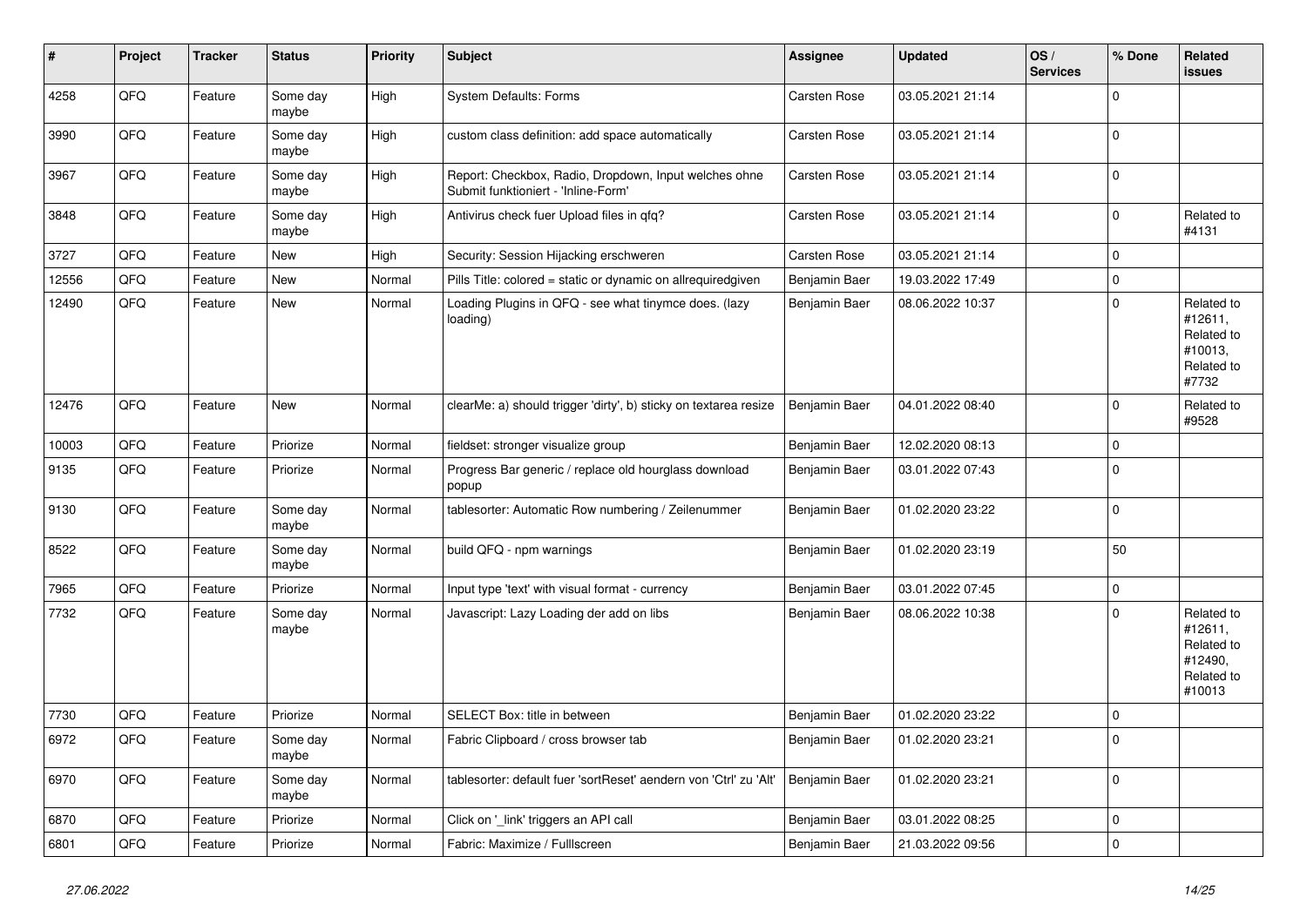| $\pmb{\#}$ | Project | <b>Tracker</b> | <b>Status</b>     | <b>Priority</b> | Subject                                                                       | Assignee        | <b>Updated</b>   | OS/<br><b>Services</b> | % Done         | Related<br><b>issues</b> |
|------------|---------|----------------|-------------------|-----------------|-------------------------------------------------------------------------------|-----------------|------------------|------------------------|----------------|--------------------------|
| 6224       | QFQ     | Feature        | Priorize          | Normal          | Dynamic update: fade in/out fields                                            | Benjamin Baer   | 21.03.2022 09:50 |                        | $\mathbf 0$    |                          |
| 5562       | QFQ     | Feature        | Priorize          | Normal          | Drag'n'Drop fuer Uploads                                                      | Benjamin Baer   | 21.03.2022 09:52 |                        | $\mathbf 0$    | Related to<br>#9706      |
| 5389       | QFQ     | Feature        | Some day<br>maybe | Normal          | QFQ Design: Multline label / note                                             | Benjamin Baer   | 01.02.2020 23:19 |                        | $\mathbf 0$    |                          |
| 5366       | QFQ     | Feature        | Priorize          | Normal          | Saving with keyboard shortcuts                                                | Benjamin Baer   | 21.03.2022 09:47 |                        | $\mathbf 0$    |                          |
| 5024       | QFQ     | Feature        | Some day<br>maybe | Normal          | Fabric: Generate PDF with edits                                               | Benjamin Baer   | 01.02.2020 23:20 |                        | $\mathbf 0$    | Related to<br>#10704     |
| 4420       | QFQ     | Feature        | Some day<br>maybe | Normal          | Client: Local Storage - store the changes of a form, local in<br>the browser. | Benjamin Baer   | 11.12.2019 16:02 |                        | $\mathbf 0$    |                          |
| 3692       | QFQ     | Feature        | Some day<br>maybe | Normal          | QFQ Webseite                                                                  | Benjamin Baer   | 11.12.2019 16:02 |                        | $\mathbf 0$    | Related to<br>#5033      |
| 3415       | QFQ     | Feature        | Some day<br>maybe | Normal          | FE Login Box Templatefile                                                     | Benjamin Baer   | 11.12.2019 16:02 |                        | $\mathbf 0$    |                          |
| 9548       | QFQ     | Feature        | Feedback          | High            | FormElement: Pattern mismatch - optional report only on<br>focus lost         | Benjamin Baer   | 03.05.2021 21:14 |                        | $\mathbf 0$    |                          |
| 7602       | QFQ     | Feature        | ToDo              | High            | Multi Select: with checkboxes                                                 | Benjamin Baer   | 22.03.2022 09:07 |                        | $\mathbf 0$    |                          |
| 14185      | QFQ     | Feature        | New               | Normal          | External/Autocron.php - better suitable directory                             | Support: System | 28.05.2022 11:03 |                        | $\mathbf 0$    |                          |
| 3567       | QFQ     | Feature        | Some day<br>maybe | Low             | 'Save', 'Close', 'New' als FormElement                                        |                 | 11.12.2019 16:02 |                        | $\mathbf 0$    |                          |
| 12156      | QFQ     | Feature        | New               | Normal          | Form: Optional disable 'leave page'                                           |                 | 03.05.2021 20:45 |                        | $\mathbf 0$    |                          |
| 12135      | QFQ     | Feature        | New               | Normal          | Subrecord: Notiz                                                              |                 | 24.04.2021 16:58 |                        | $\mathbf 0$    |                          |
| 12039      | QFQ     | Feature        | New               | Normal          | Missing htmlSpecialChar() in pre processing on form submit                    |                 | 18.02.2021 00:09 |                        | $\mathbf 0$    | Related to<br>#14320     |
| 12038      | QFQ     | Feature        | New               | Normal          | a) STORE_VAR: filenameOnlyStripUniq, b) SP:<br>QSTRIPUNIQ()                   |                 | 17.02.2021 23:55 |                        | $\mathbf 0$    |                          |
| 11716      | QFQ     | Feature        | New               | Normal          | Form an beliebiger Stelle im Report anzeigen                                  |                 | 09.12.2020 09:47 |                        | $\mathbf 0$    |                          |
| 11535      | QFQ     | Feature        | New               | Normal          | Ability to create SQL columns in frontend QFQ forms                           |                 | 17.11.2020 12:11 |                        | $\mathbf 0$    |                          |
| 11534      | QFQ     | Feature        | New               | Normal          | Report: Action on selected rows - Table batchprocessing<br>feature            |                 | 18.11.2020 08:15 |                        | $\mathbf 0$    |                          |
| 10874      | QFQ     | Feature        | New               | Normal          | Erstellen eines Foreign Keys in der Tabelle "FormElement"                     |                 | 13.07.2020 10:11 |                        | $\mathbf 0$    |                          |
| 10763      | QFQ     | Feature        | New               | Normal          | form accessed and submitted despite logout?                                   |                 | 16.06.2020 11:43 |                        | $\overline{0}$ |                          |
| 10738      | QFQ     | Feature        | Some day<br>maybe | Normal          | CORS headers for external API requests                                        |                 | 10.06.2020 14:00 |                        | $\pmb{0}$      |                          |
| 10384      | QFQ     | Feature        | New               | Normal          | Parameter Exchange QFQ Instances                                              |                 | 07.05.2020 09:38 |                        | $\mathbf 0$    |                          |
| 10345      | QFQ     | Feature        | New               | Normal          | Templates - Patterns QFQ Style                                                |                 | 03.05.2021 21:01 |                        | $\mathbf 0$    | Related to<br>#10713     |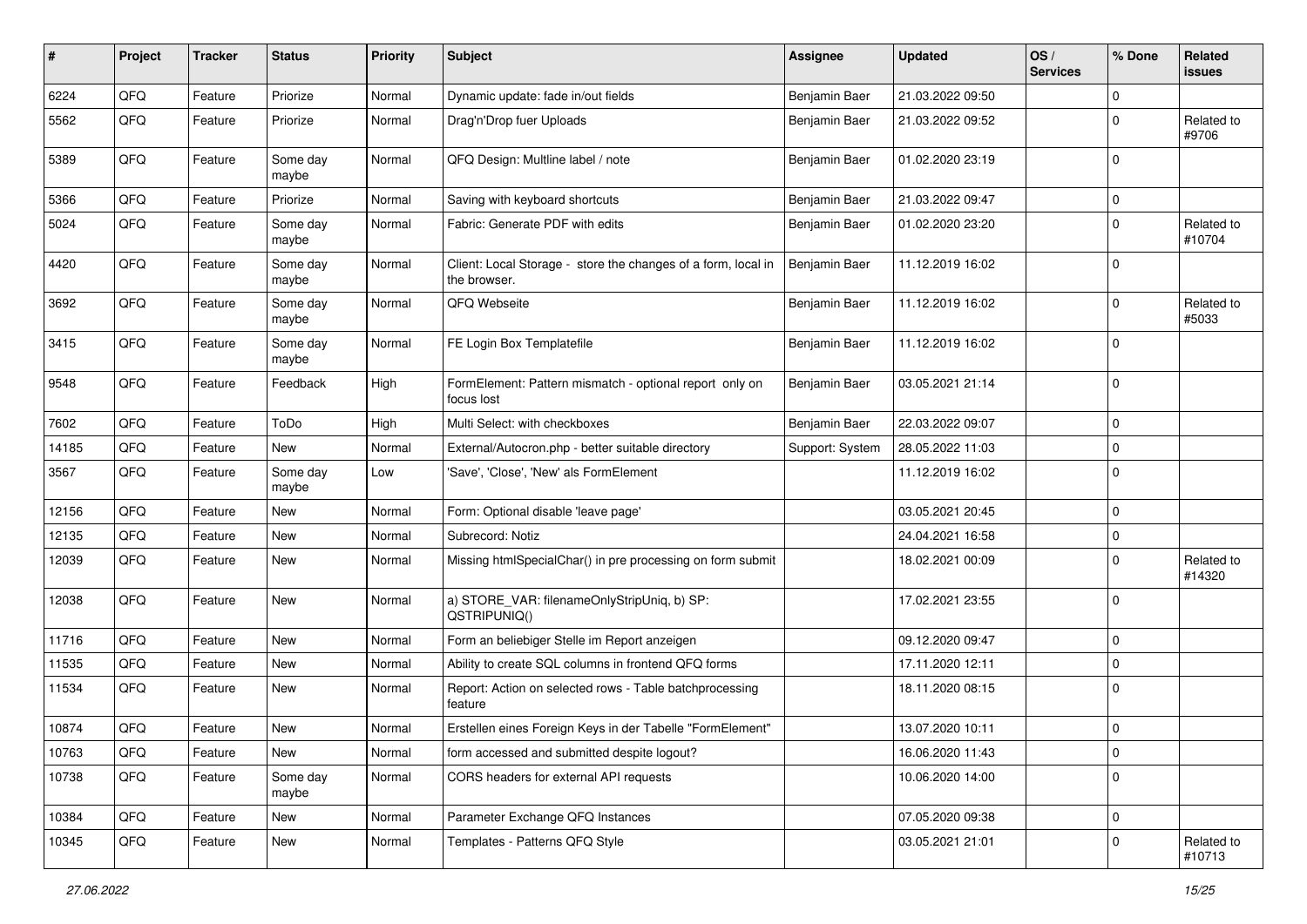| #    | Project | <b>Tracker</b> | <b>Status</b>     | <b>Priority</b> | <b>Subject</b>                                                                   | Assignee | <b>Updated</b>   | OS/<br><b>Services</b> | % Done      | <b>Related</b><br><b>issues</b> |
|------|---------|----------------|-------------------|-----------------|----------------------------------------------------------------------------------|----------|------------------|------------------------|-------------|---------------------------------|
| 9853 | QFQ     | Feature        | New               | Normal          | Check das SQL / QFQ / Mail Logfile geschrieben wird                              |          | 09.01.2020 11:15 |                        | $\mathbf 0$ |                                 |
| 8056 | QFQ     | Feature        | Some day<br>maybe | Normal          | Termin Organisation (Reservation)                                                |          | 01.02.2020 23:19 |                        | $\mathbf 0$ | Related to<br>#8658             |
| 7921 | QFQ     | Feature        | Some day<br>maybe | Normal          | Rest API Export: URL kuerzer machen                                              |          | 01.02.2020 23:19 |                        | $\mathbf 0$ |                                 |
| 7278 | QFQ     | Feature        | Some day<br>maybe | Normal          | Form: Wert vordefinieren der immer gesetzt wird                                  |          | 02.05.2021 09:27 |                        | $\mathbf 0$ |                                 |
| 7229 | QFQ     | Feature        | Some day<br>maybe | Normal          | New FormElement.type: Button                                                     |          | 01.02.2021 12:32 |                        | $\mathbf 0$ |                                 |
| 7108 | QFQ     | Feature        | Some day<br>maybe | Normal          | QFQ Wrap Elements                                                                |          | 11.12.2019 16:01 |                        | $\mathbf 0$ |                                 |
| 7106 | QFQ     | Feature        | Some day<br>maybe | Normal          | Beispiel Nummerierung von Rows in Report                                         |          | 11.12.2019 16:01 |                        | $\mathbf 0$ |                                 |
| 7105 | QFQ     | Feature        | Some day<br>maybe | Normal          | Beispiel wie man in einer zweiten Tabelle speichert.                             |          | 11.12.2019 16:01 |                        | $\mathbf 0$ |                                 |
| 7104 | QFQ     | Feature        | Some day<br>maybe | Normal          | Manual: hint about escaping if '\r' appears in mail body                         |          | 11.12.2019 16:01 |                        | $\mathbf 0$ |                                 |
| 7100 | QFQ     | Feature        | Some day<br>maybe | Normal          | Download: log access, max downloads, time limit                                  |          | 01.02.2020 23:19 |                        | $\mathbf 0$ |                                 |
| 6992 | QFQ     | Feature        | Some day<br>maybe | Normal          | DB exception: Syntax Highlight                                                   |          | 11.12.2019 16:01 |                        | $\mathbf 0$ | Related to<br>#5450             |
| 6704 | QFQ     | Feature        | Some day<br>maybe | Normal          | Upload Mode: Bilder in Notizen rechts sollen aktuellen<br>Upload repräsentieren. |          | 01.02.2020 23:19 |                        | $\mathbf 0$ | Related to<br>#3264             |
| 6515 | QFQ     | Feature        | Some day<br>maybe | Normal          | Formular: Felder dynamisch ein/ausblenden                                        |          | 11.12.2019 16:02 |                        | $\mathbf 0$ |                                 |
| 6299 | QFQ     | Feature        | Some day<br>maybe | Normal          | Attack detection: log table with invalid SIP access                              |          | 11.12.2019 16:02 |                        | $\mathbf 0$ | Related to<br>#3947             |
| 6288 | QFQ     | Feature        | Some day<br>maybe | Normal          | Best Practice: Erklaeren wie man ein Formular ganz in<br>'weiss' erstellen kann  |          | 11.12.2019 16:02 |                        | $\mathbf 0$ |                                 |
| 6084 | QFQ     | Feature        | Some day<br>maybe | Normal          | New escape type: 'D' - convert date                                              |          | 01.02.2020 23:19 |                        | $\mathbf 0$ |                                 |
| 6083 | QFQ     | Feature        | Some day<br>maybe | Normal          | Dynamic Update: Value Check via SQL                                              |          | 11.12.2019 16:02 |                        | $\mathbf 0$ |                                 |
| 5923 | QFQ     | Feature        | Some day<br>maybe | Normal          | fillStoreSystemBySqlLate                                                         |          | 01.02.2020 23:19 |                        | $\mathbf 0$ |                                 |
| 5895 | QFQ     | Feature        | Some day<br>maybe | Normal          | Tutorial: List of all QFQ Features                                               |          | 01.02.2020 23:19 |                        | $\mathbf 0$ |                                 |
| 5893 | QFQ     | Feature        | Some day<br>maybe | Normal          | Edit on double-click                                                             |          | 01.02.2020 23:19 |                        | $\mathbf 0$ | Related to<br>#5894             |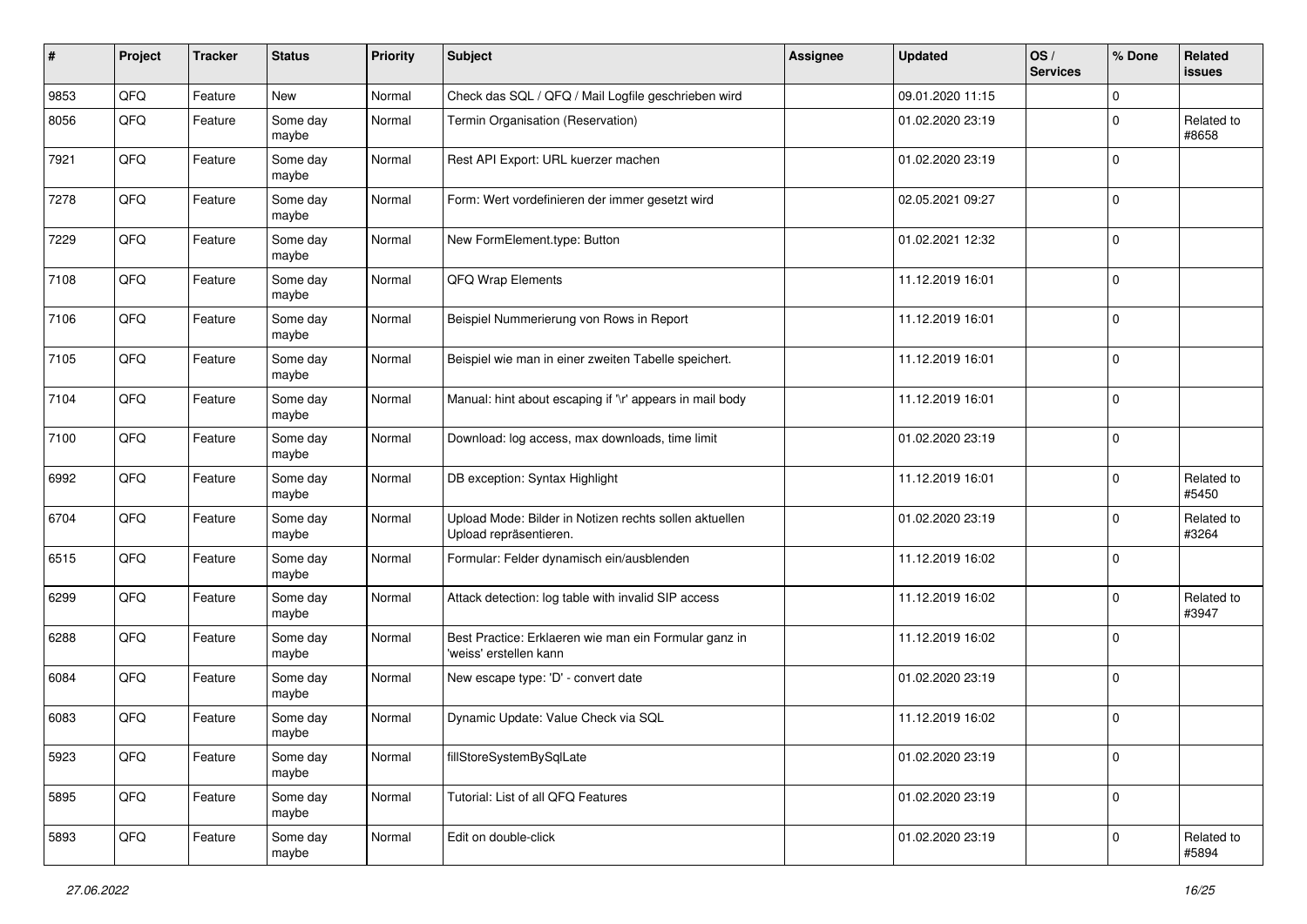| #    | Project | <b>Tracker</b> | <b>Status</b>     | <b>Priority</b> | <b>Subject</b>                                                                                                                                                | <b>Assignee</b> | <b>Updated</b>   | OS/<br><b>Services</b> | % Done         | <b>Related</b><br><b>issues</b> |
|------|---------|----------------|-------------------|-----------------|---------------------------------------------------------------------------------------------------------------------------------------------------------------|-----------------|------------------|------------------------|----------------|---------------------------------|
| 5892 | QFQ     | Feature        | Some day<br>maybe | Normal          | QFQ should use T3 API to manipulate FE GROUP<br>membership                                                                                                    |                 | 01.02.2020 23:20 |                        | $\overline{0}$ |                                 |
| 5851 | QFQ     | Feature        | Some day<br>maybe | Normal          | Queue System implementieren: MQTT, RabbitMQ                                                                                                                   |                 | 01.02.2020 23:20 |                        | $\overline{0}$ | Related to<br>#5715             |
| 5850 | QFQ     | Feature        | Some day<br>maybe | Normal          | Deployment: In QFQ Doc best practice fuer zeitgemaesses<br>Deployment beschreiben                                                                             |                 | 01.02.2020 23:20 |                        | $\overline{0}$ |                                 |
| 5805 | QFQ     | Feature        | Some day<br>maybe | Normal          | TypeAHead SQL value instead of key stored                                                                                                                     |                 | 01.02.2020 23:19 |                        | $\overline{0}$ | Related to<br>#5444             |
| 5783 | QFQ     | Feature        | Some day<br>maybe | Normal          | <b>BPMN View/Edit</b>                                                                                                                                         |                 | 11.12.2019 16:02 |                        | $\overline{0}$ |                                 |
| 5455 | QFQ     | Feature        | Some day<br>maybe | Normal          | Mail Redirects grld abhaengig                                                                                                                                 |                 | 01.02.2020 23:20 |                        | $\overline{0}$ |                                 |
| 5452 | QFQ     | Feature        | Some day<br>maybe | Normal          | Thumbnails from PDF: bad quality                                                                                                                              |                 | 01.02.2020 23:20 |                        | $\overline{0}$ |                                 |
| 5342 | QFQ     | Feature        | Some day<br>maybe | Normal          | link - with HTML Attributes                                                                                                                                   |                 | 01.02.2020 23:20 |                        | $\overline{0}$ | Related to<br>#14077            |
| 5160 | QFQ     | Feature        | Some day<br>maybe | Normal          | QFQ collaborative / together.js, ShareJS, y-js, collaborative,                                                                                                |                 | 11.12.2019 16:02 |                        | $\overline{0}$ |                                 |
| 5129 | QFQ     | Feature        | Some day<br>maybe | Normal          | Reports: SQL fuer x Achse und y Achse                                                                                                                         |                 | 11.12.2019 16:02 |                        | $\overline{0}$ |                                 |
| 4974 | QFQ     | Feature        | Some day<br>maybe | Normal          | Long polling - inform all listening clients of changes                                                                                                        |                 | 11.12.2019 16:02 |                        | $\overline{0}$ |                                 |
| 4816 | QFQ     | Feature        | Some day<br>maybe | Normal          | Templates for QFQ Reports (Tables, Radios, )                                                                                                                  |                 | 01.02.2020 23:20 |                        | $\overline{0}$ |                                 |
| 4719 | QFQ     | Feature        | Some day<br>maybe | Normal          | Custom Message in Client in case of 'Browser tab close,<br>modification will be lost'                                                                         |                 | 01.02.2020 23:20 |                        | $\overline{0}$ |                                 |
| 4640 | QFQ     | Feature        | Some day<br>maybe | Normal          | Rename System Forms                                                                                                                                           |                 | 01.02.2020 23:20 |                        | $\overline{0}$ |                                 |
| 4627 | QFQ     | Feature        | Some day<br>maybe | Normal          | dbupdate: all tables - check 'create', 'modified' if it is<br>possible to change to default 'CURRENT_TIMESTAMP' and<br>modified 'ON UPDATE CURRENT_TIMESTAMP' |                 | 01.02.2020 23:20 |                        | $\overline{0}$ |                                 |
| 4626 | QFQ     | Feature        | Some day<br>maybe | Normal          | Mobile View: 'classBody=qfq-form-right' makes no sense                                                                                                        |                 | 01.02.2020 23:20 |                        | $\overline{0}$ |                                 |
| 4551 | QFQ     | Feature        | Some day<br>maybe | Normal          | Set 'pills' via dynamicUpdate to show/hide/disabled                                                                                                           |                 | 01.02.2020 23:20 |                        | $\overline{0}$ | Related to<br>#3752             |
| 4536 | QFQ     | Feature        | Some day<br>maybe | Normal          | FE upload: problem with delete if mutliple uploads an<br>FE.name="                                                                                            |                 | 01.02.2020 23:20 |                        | $\overline{0}$ |                                 |
| 4446 | QFQ     | Feature        | Some day<br>maybe | Normal          | New FE get same feldContainerId as last modifed FE                                                                                                            |                 | 01.02.2020 23:20 |                        | $\overline{0}$ |                                 |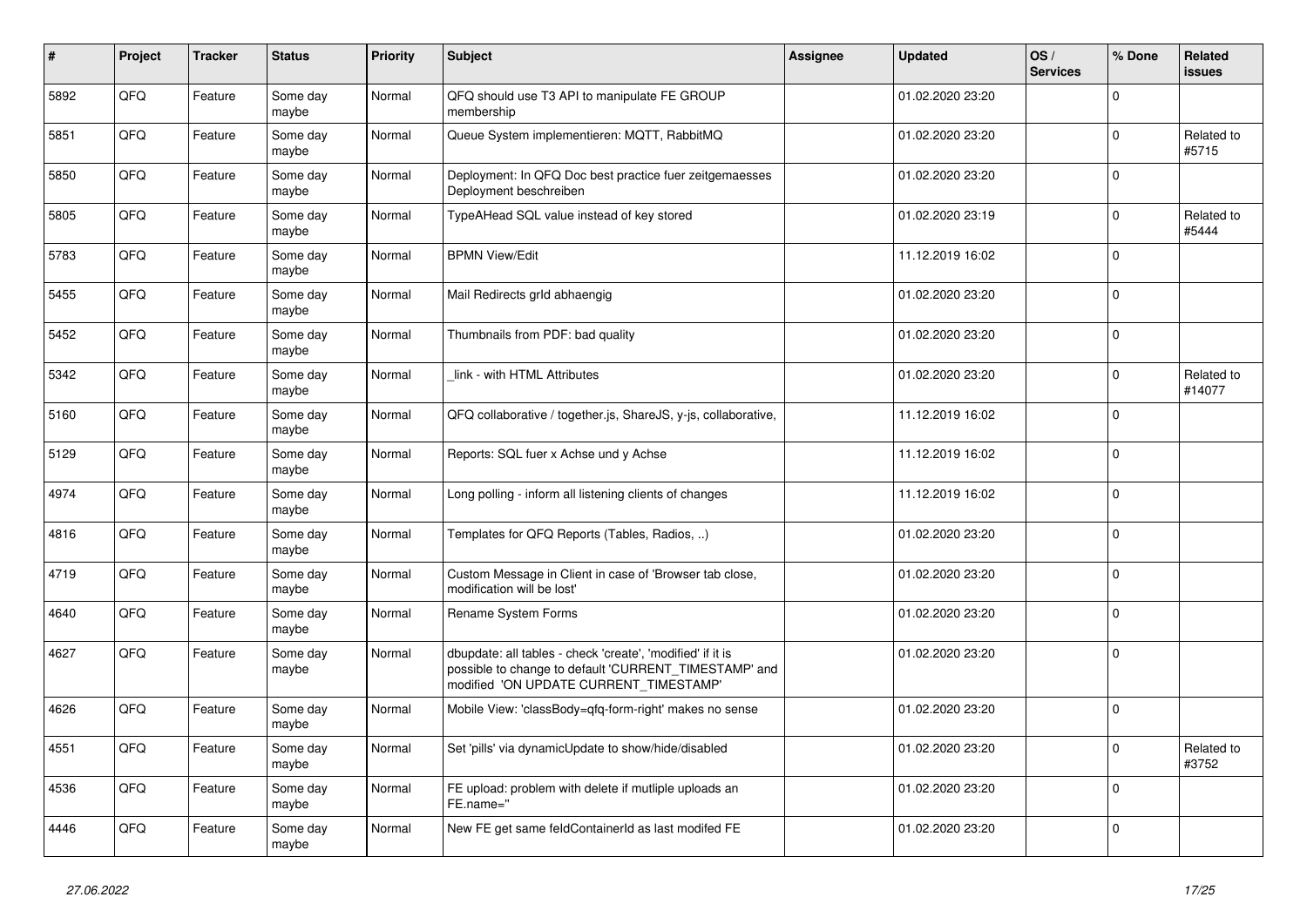| #    | Project | <b>Tracker</b> | <b>Status</b>     | <b>Priority</b> | Subject                                                                                                                                                  | <b>Assignee</b> | <b>Updated</b>   | OS/<br><b>Services</b> | % Done         | Related<br><b>issues</b>                    |
|------|---------|----------------|-------------------|-----------------|----------------------------------------------------------------------------------------------------------------------------------------------------------|-----------------|------------------|------------------------|----------------|---------------------------------------------|
| 4445 | QFQ     | Feature        | Some day<br>maybe | Normal          | template group: Option to simulate fieldset                                                                                                              |                 | 28.06.2021 14:11 |                        | $\mathbf 0$    |                                             |
| 4444 | QFQ     | Feature        | Some day<br>maybe | Normal          | FE.type=upload: detect mime type                                                                                                                         |                 | 11.12.2019 16:02 |                        | $\overline{0}$ | Related to<br>#4303                         |
| 4443 | QFQ     | Feature        | Some day<br>maybe | Normal          | Form: multiple secondary tables                                                                                                                          |                 | 01.02.2020 23:20 |                        | $\overline{0}$ |                                             |
| 4442 | QFQ     | Feature        | Some day<br>maybe | Normal          | Special Column Name: _link - new symbol G (Glyph) to<br>choose any available symbol                                                                      |                 | 11.12.2019 16:02 |                        | $\mathbf 0$    |                                             |
| 4440 | QFQ     | Feature        | Some day<br>maybe | Normal          | Manual.rst: explain how to. expand PHP Session to 4h                                                                                                     |                 | 11.12.2019 16:02 |                        | $\mathbf 0$    |                                             |
| 4439 | QFQ     | Feature        | Some day<br>maybe | Normal          | Log: report all actions fired by an FE Element, incl. the<br>original directive (slaveld, sqlInsert, )                                                   |                 | 01.02.2020 23:20 |                        | $\overline{0}$ | Related to<br>#4432,<br>Related to<br>#5458 |
| 4435 | QFQ     | Feature        | Some day<br>maybe | Normal          | Report: striptags - specify allowed tags                                                                                                                 |                 | 01.02.2020 23:20 |                        | $\mathbf 0$    |                                             |
| 4433 | QFQ     | Feature        | Some day<br>maybe | Normal          | Log when SIP will be destroyed by QFQ for any (security)<br>reason                                                                                       |                 | 01.02.2020 23:20 |                        | $\overline{0}$ | Related to<br>#4432,<br>Related to<br>#5458 |
| 4194 | QFQ     | Feature        | In Progress       | Normal          | Bootstrap 4 ist jetzt offiziel                                                                                                                           |                 | 03.05.2021 20:47 |                        | $\overline{0}$ | Related to<br>#10114                        |
| 4027 | QFQ     | Feature        | Some day<br>maybe | Normal          | Missing: orange 'check' / 'bullet'                                                                                                                       |                 | 11.12.2019 16:03 |                        | $\overline{0}$ |                                             |
| 3880 | QFQ     | Feature        | Some day<br>maybe | Normal          | Form 'Form': anlegen einer Tabelle                                                                                                                       |                 | 14.01.2021 10:12 |                        | $\overline{0}$ |                                             |
| 3879 | QFQ     | Feature        | Some day<br>maybe | Normal          | Form 'FormElement': Beim Feld 'name' rechts in der Notiz<br>einen Link einblenden - a) aktuelle Definition anzeigen, b)<br>Spalte in der Tabelle anlegen |                 | 11.12.2019 16:03 |                        | $\mathbf 0$    |                                             |
| 3878 | QFQ     | Feature        | Some day<br>maybe | Normal          | Form 'FormElement': Spalte 'name' typeAhead mit<br>Spaltennamen der Primarytable.                                                                        |                 | 11.12.2019 16:03 |                        | $\overline{0}$ |                                             |
| 3646 | QFQ     | Feature        | Some day<br>maybe | Normal          | Moeglichkeit HTML Tags in Reports auszugeben (zu<br>enkodieren: htmlspecialchars)                                                                        |                 | 11.12.2019 16:02 |                        | $\mathbf 0$    | Related to<br>#14320                        |
| 3617 | QFQ     | Feature        | Some day<br>maybe | Normal          | Load javascripts at bottom                                                                                                                               |                 | 11.12.2019 16:02 |                        | $\overline{0}$ |                                             |
| 3495 | QFQ     | Feature        | Some day<br>maybe | Normal          | Predifined Parameter werden nicht in '+' (add new record)<br>SIP gerendert.                                                                              |                 | 11.12.2019 16:02 |                        | $\overline{0}$ |                                             |
| 2950 | QFQ     | Feature        | Some day<br>maybe | Normal          | Inhalt QFQ Records als File                                                                                                                              |                 | 11.12.2019 16:03 |                        | $\overline{0}$ |                                             |
| 1623 | QFQ     | Feature        | Some day<br>maybe | Normal          | RealURL                                                                                                                                                  |                 | 11.12.2019 16:03 |                        | $30\,$         |                                             |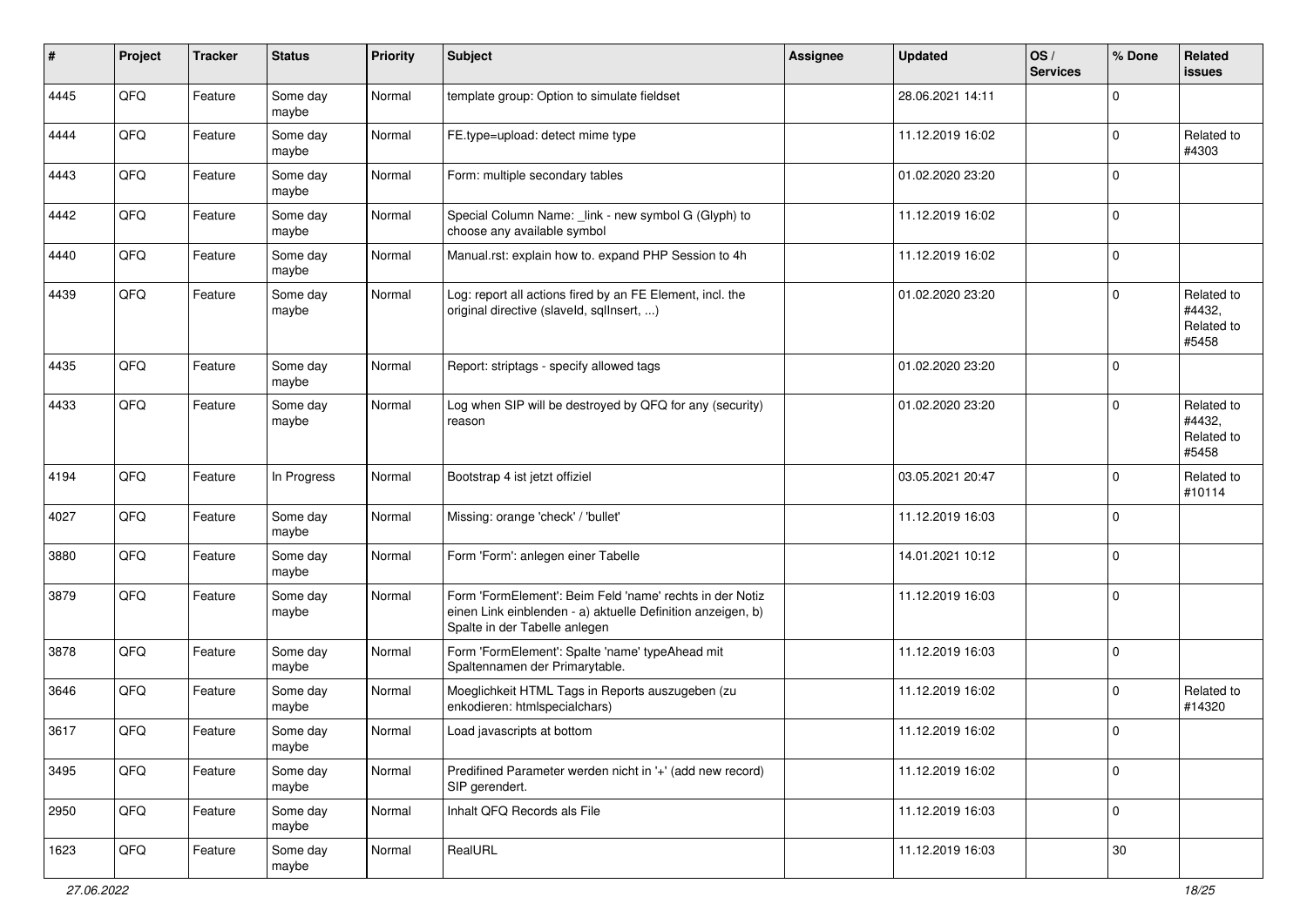| $\sharp$ | Project | <b>Tracker</b> | <b>Status</b>     | <b>Priority</b> | <b>Subject</b>                                                                                               | <b>Assignee</b>   | <b>Updated</b>   | OS/<br><b>Services</b> | % Done      | <b>Related</b><br><b>issues</b>                  |
|----------|---------|----------------|-------------------|-----------------|--------------------------------------------------------------------------------------------------------------|-------------------|------------------|------------------------|-------------|--------------------------------------------------|
| 1510     | QFQ     | Feature        | Some day<br>maybe | Normal          | jquery von google laden, falls das nicht geht lokal                                                          |                   | 11.12.2019 16:03 |                        | $\mathbf 0$ |                                                  |
| 1253     | QFQ     | Feature        | Some day<br>maybe | Normal          | QF: Colorpicker                                                                                              |                   | 11.12.2019 16:03 |                        | $\mathbf 0$ |                                                  |
| 1251     | QFQ     | Feature        | Some day<br>maybe | Normal          | QF: Combo                                                                                                    |                   | 11.12.2019 16:03 |                        | $\mathbf 0$ |                                                  |
| 1234     | QFQ     | Feature        | Some day<br>maybe | Normal          | QF: Record numbering: Im Grid soll in Spalte 1 optional die<br>laufende Nummer der Records angezeigt werden. |                   | 01.02.2020 23:20 |                        | $\mathbf 0$ |                                                  |
| 955      | QFQ     | Feature        | Some day<br>maybe | Normal          | QF: Notizen vor/nach dem Form                                                                                |                   | 01.02.2020 23:20 |                        | $\mathbf 0$ |                                                  |
| 10114    | QFQ     | Feature        | <b>New</b>        | High            | Symbol (Link): 'G:' (Glyphicon) replaced by 'i:' (icon)                                                      |                   | 07.12.2021 17:19 |                        | $\mathbf 0$ | Related to<br>#3797,<br>Related to<br>#4194      |
| 11850    | QFQ     | Feature        | New               | Urgent          | Wizard Form: basierend auf einer Tabelle eine Form<br>anlegen.                                               |                   | 03.05.2021 21:12 |                        | $\Omega$    | Blocked by<br>#8082                              |
| 880      | QFQ     | Feature        | Some day<br>maybe | Urgent          | Security: PHP, SQL Injection, XSS                                                                            |                   | 03.05.2021 21:14 |                        | $\mathbf 0$ | Related to<br>#14320                             |
| 8316     | QFQ     | Bug            | Feedback          | Normal          | Documentation/Behaviour for Nested Queries and<br>Record-Store confusing                                     | Nicola Chiapolini | 20.11.2019 09:14 |                        | $\mathbf 0$ |                                                  |
| 12508    | QFQ     | <b>Bug</b>     | In Progress       | High            | qfq Form: sendMail                                                                                           | Karin Niffeler    | 19.03.2022 17:48 |                        | $\mathbf 0$ |                                                  |
| 14377    | QFQ     | Bug            | New               | Normal          | Documentation > General Tips: white page after migration                                                     | Enis Nuredini     | 19.06.2022 16:37 |                        | $\pmb{0}$   |                                                  |
| 14322    | QFQ     | Bug            | New               | Normal          | Form Load: by default no scroll (save & close should be<br>visible)                                          | Enis Nuredini     | 15.06.2022 14:12 |                        | $\mathbf 0$ | Related to<br>#14321.<br>Related to<br>#6232     |
| 14303    | QFQ     | Bug            | ToDo              | Normal          | datetime broken with picker                                                                                  | Enis Nuredini     | 17.06.2022 09:02 |                        | $\mathbf 0$ | Related to<br>#12630                             |
| 14245    | QFQ     | <b>Bug</b>     | New               | Normal          | Form Save Btn bleibt disabled wenn Datumsfeld über<br>Datepicker geändert                                    | Enis Nuredini     | 27.05.2022 13:45 |                        | $\mathbf 0$ | Related to<br>#13689                             |
| 13943    | QFQ     | Bug            | Priorize          | Normal          | unable to find formgroup                                                                                     | Enis Nuredini     | 28.05.2022 11:03 |                        | $\pmb{0}$   |                                                  |
| 13899    | QFQ     | Bug            | ToDo              | Normal          | Selenium: zum laufen bringen                                                                                 | Enis Nuredini     | 25.03.2022 10:24 |                        | $\pmb{0}$   |                                                  |
| 13767    | QFQ     | Bug            | Feedback          | Normal          | date/time-picker: required shows up/down button orange                                                       | Enis Nuredini     | 16.05.2022 23:16 |                        | $\mathbf 0$ |                                                  |
| 13689    | QFQ     | <b>Bug</b>     | New               | Normal          | Enter auf Eingabefeld mit ungültigem Wert führt zu blurry<br>Seite                                           | Enis Nuredini     | 28.05.2022 10:53 |                        | $\mathbf 0$ | Related to<br>#14245, Has<br>duplicate<br>#11891 |
| 12989    | QFQ     | Bug            | New               | Normal          | empty string does not trigger dynamic update                                                                 | Enis Nuredini     | 28.05.2022 11:09 |                        | $\mathbf 0$ |                                                  |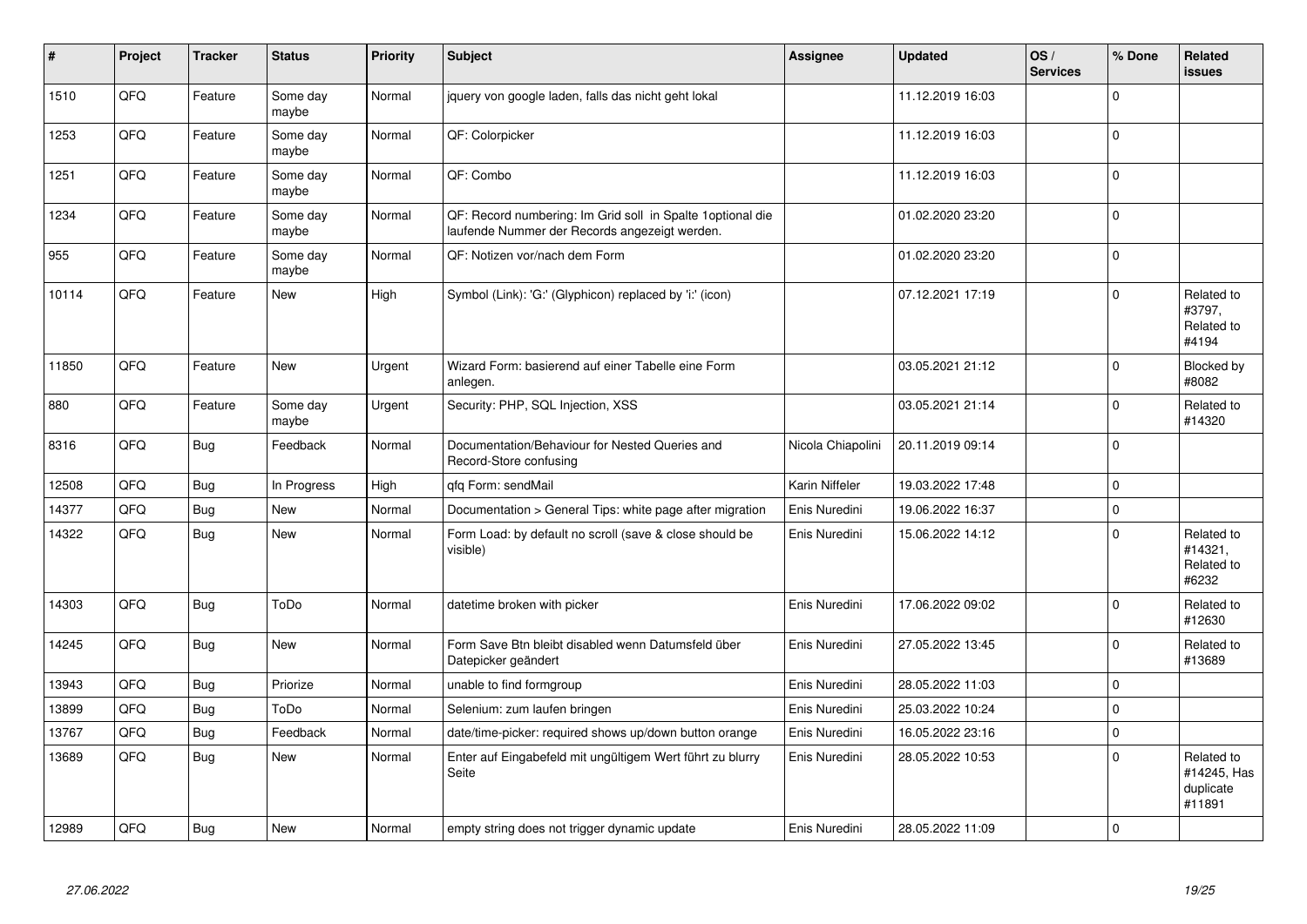| #     | Project | <b>Tracker</b> | <b>Status</b>     | <b>Priority</b> | <b>Subject</b>                                                                                                                                      | Assignee            | <b>Updated</b>   | OS/<br><b>Services</b> | % Done      | Related<br><b>issues</b>                    |
|-------|---------|----------------|-------------------|-----------------|-----------------------------------------------------------------------------------------------------------------------------------------------------|---------------------|------------------|------------------------|-------------|---------------------------------------------|
| 13716 | QFQ     | <b>Bug</b>     | <b>New</b>        | High            | Firefox ask to store username/password                                                                                                              | Enis Nuredini       | 30.05.2022 09:31 |                        | $\Omega$    | Related to<br>#13827                        |
| 12066 | QFQ     | Bug            | <b>New</b>        | High            | enterAsSubmit: Forward wird nicht ausgeführt                                                                                                        | Enis Nuredini       | 29.05.2022 09:23 |                        | $\mathbf 0$ |                                             |
| 11630 | QFQ     | Bug            | Feedback          | High            | Bitte check ob CALL() in 20.11.0 noch so funktioniert wie in<br>20.4.1                                                                              | Enis Nuredini       | 28.05.2022 13:45 |                        | $\mathbf 0$ | Related to<br>#11325                        |
| 8891  | QFQ     | <b>Bug</b>     | <b>New</b>        | High            | formSubmitLog: do not log passwords                                                                                                                 | Enis Nuredini       | 25.03.2022 09:06 |                        | $\mathbf 0$ |                                             |
| 3613  | QFQ     | <b>Bug</b>     | Some day<br>maybe | Normal          | note /note unchecked -> note div (col-md) wird weiterhin<br>gerendert                                                                               | Elias Villiger      | 01.02.2020 23:19 |                        | 100         |                                             |
| 11347 | QFQ     | <b>Bug</b>     | Feedback          | Normal          | If Bedingungen funktionieren nicht korrekt                                                                                                          | Christoph Fuchs     | 21.03.2021 20:37 |                        | $\mathbf 0$ |                                             |
| 7456  | QFQ     | <b>Bug</b>     | Some day<br>maybe | Low             | Todos in Code: solve or make ticket                                                                                                                 | Carsten Rose        | 16.09.2021 15:10 |                        | $\mathbf 0$ |                                             |
| 14323 | QFQ     | <b>Bug</b>     | In Progress       | Normal          | Report: render=both single - no impact                                                                                                              | <b>Carsten Rose</b> | 19.06.2022 18:31 |                        | $\mathbf 0$ |                                             |
| 14305 | QFQ     | <b>Bug</b>     | <b>New</b>        | Normal          | Inline Report editing does not create history entries                                                                                               | <b>Carsten Rose</b> | 10.06.2022 11:55 |                        | $\mathbf 0$ |                                             |
| 14304 | QFQ     | <b>Bug</b>     | <b>New</b>        | Normal          | table sorter view safer does not work                                                                                                               | <b>Carsten Rose</b> | 10.06.2022 11:49 |                        | $\mathbf 0$ |                                             |
| 14283 | QFQ     | <b>Bug</b>     | Priorize          | Normal          | HEIC / HEIF convert doesn't trigger                                                                                                                 | Carsten Rose        | 19.06.2022 16:37 |                        | $\mathbf 0$ |                                             |
| 14233 | QFQ     | <b>Bug</b>     | New               | Normal          | AS link: question - HTML is not rendered                                                                                                            | Carsten Rose        | 28.05.2022 11:02 |                        | $\mathbf 0$ |                                             |
| 14175 | QFQ     | <b>Bug</b>     | In Progress       | Normal          | Opening a form with no QFQ Session cookie fails                                                                                                     | <b>Carsten Rose</b> | 03.06.2022 10:40 |                        | $\mathbf 0$ |                                             |
| 14091 | QFQ     | <b>Bug</b>     | New               | Normal          | inconsistent template path for twig                                                                                                                 | Carsten Rose        | 19.04.2022 18:36 |                        | $\mathbf 0$ |                                             |
| 14077 | QFQ     | <b>Bug</b>     | <b>New</b>        | Normal          | As _link: Attribute 'class' missing by r:1 and r:3 - but should<br>set                                                                              | <b>Carsten Rose</b> | 28.05.2022 11:02 |                        | $\mathbf 0$ | Related to<br>#5342.<br>Related to<br>#4343 |
| 13706 | QFQ     | <b>Bug</b>     | <b>New</b>        | Normal          | Wrong CheckType in FieldElement LastStatus of Form Cron                                                                                             | <b>Carsten Rose</b> | 21.01.2022 18:20 |                        | $\mathbf 0$ |                                             |
| 13659 | QFQ     | Bug            | <b>New</b>        | Normal          | wrong sanitize class applied to R-store                                                                                                             | Carsten Rose        | 15.01.2022 14:23 |                        | $\mathbf 0$ |                                             |
| 13592 | QFQ     | Bug            | New               | Normal          | QFQ Build Queue: das vergeben von Tags klappt nicht. Es<br>werden keine Releases gebaut.                                                            | <b>Carsten Rose</b> | 19.03.2022 17:45 |                        | $\mathbf 0$ |                                             |
| 13460 | QFQ     | <b>Bug</b>     | <b>New</b>        | Normal          | Doc: Password set/reset  password should not processed<br>with 'html encode'                                                                        | Carsten Rose        | 19.03.2022 17:46 |                        | $\mathbf 0$ |                                             |
| 13451 | QFQ     | Bug            | New               | Normal          | Character Counter / Max Character: Problem in Safari                                                                                                | Carsten Rose        | 15.04.2022 17:18 |                        | $\mathbf 0$ |                                             |
| 13332 | QFQ     | <b>Bug</b>     | New               | Normal          | Multi Form: Required Felder werden visuell nicht markiert.                                                                                          | <b>Carsten Rose</b> | 19.03.2022 17:47 |                        | $\mathbf 0$ |                                             |
| 13331 | QFO     | <b>Bug</b>     | New               | Normal          | Multi Form: Clear Icon misplaced                                                                                                                    | <b>Carsten Rose</b> | 19.03.2022 17:47 |                        | 0           |                                             |
| 12716 | QFG     | <b>Bug</b>     | New               | Normal          | template group: Pattern only applied to first instance                                                                                              | Carsten Rose        | 19.03.2022 17:47 |                        | $\mathbf 0$ |                                             |
| 12714 | QFQ     | Bug            | New               | Normal          | Conversion of GIF to PDF broken when GIF contains Alpha.                                                                                            | Carsten Rose        | 19.03.2022 17:49 |                        | $\mathbf 0$ |                                             |
| 12581 | QFQ     | <b>Bug</b>     | New               | Normal          | Form.forward=close: Record 'new' in new browser tab ><br>save (& close) >> Form is not reloaded with new created<br>record id and stays in mode=new | <b>Carsten Rose</b> | 19.03.2022 17:48 |                        | $\mathbf 0$ |                                             |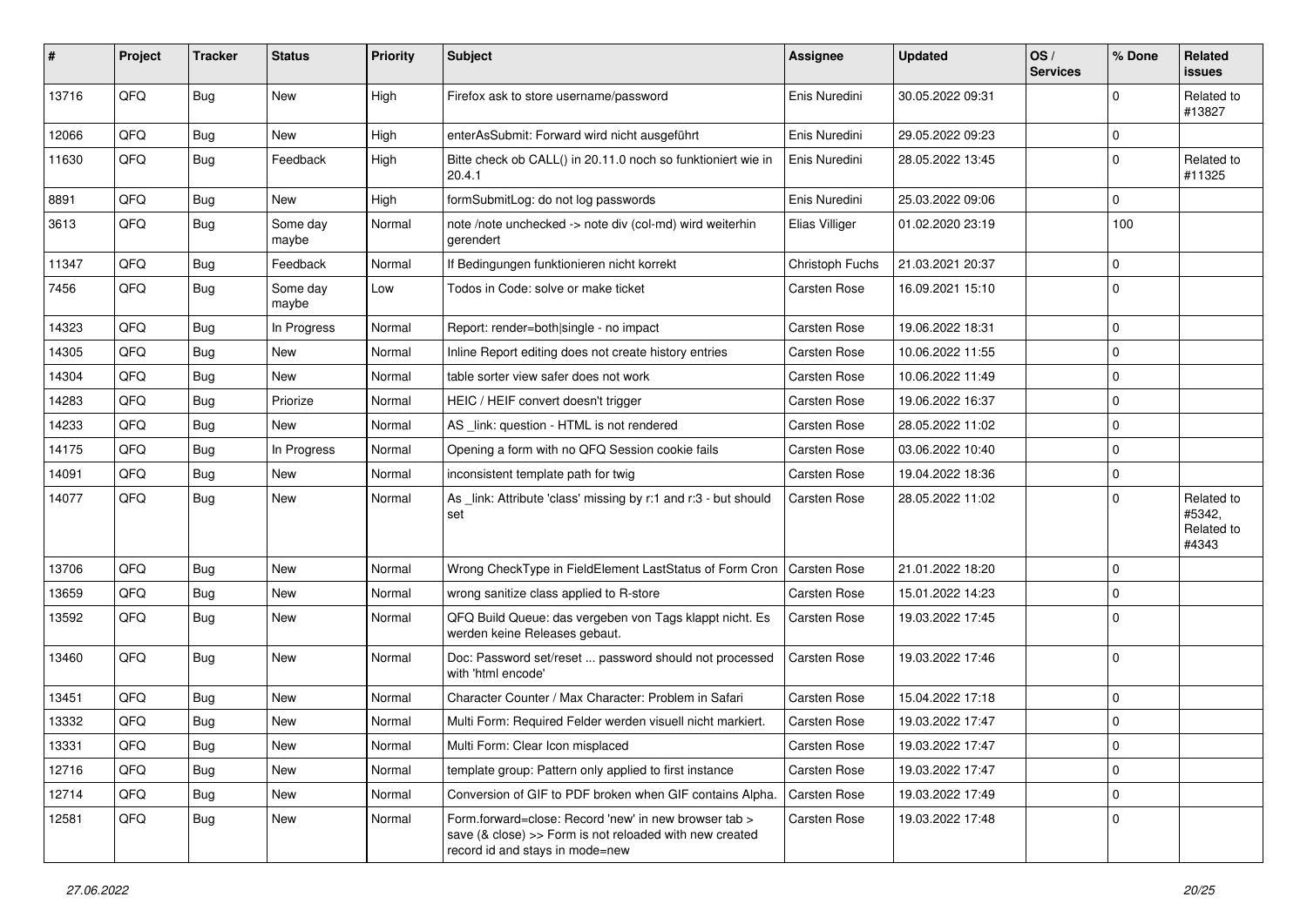| #     | Project | <b>Tracker</b> | <b>Status</b> | Priority | <b>Subject</b>                                                                      | <b>Assignee</b>     | <b>Updated</b>   | OS/<br><b>Services</b> | % Done         | Related<br><b>issues</b>                                                                                                       |
|-------|---------|----------------|---------------|----------|-------------------------------------------------------------------------------------|---------------------|------------------|------------------------|----------------|--------------------------------------------------------------------------------------------------------------------------------|
| 12546 | QFQ     | Bug            | Feedback      | Normal   | Branch 'Development' - Unit Tests mit dirty workaround<br>angepasst                 | Carsten Rose        | 19.03.2022 17:48 |                        | $\Omega$       |                                                                                                                                |
| 12520 | QFQ     | Bug            | <b>New</b>    | Normal   | Switch FE User: still active even FE User session expired                           | Carsten Rose        | 19.03.2022 17:48 |                        | $\mathbf 0$    |                                                                                                                                |
| 12512 | QFQ     | Bug            | <b>New</b>    | Normal   | Some MySQL Installation can't use 'stored procedures'                               | <b>Carsten Rose</b> | 19.03.2022 17:48 |                        | 0              |                                                                                                                                |
| 12327 | QFQ     | <b>Bug</b>     | <b>New</b>    | Normal   | Copy to clipboard: Glyphicon can not be changed                                     | <b>Carsten Rose</b> | 27.12.2021 17:59 |                        | $\mathbf 0$    |                                                                                                                                |
| 12325 | QFQ     | Bug            | Priorize      | Normal   | MultiDB form.dblndex not working for report syntax                                  | Carsten Rose        | 07.09.2021 13:37 |                        | $\mathbf 0$    | Related to<br>#12145,<br>Related to<br>#12314                                                                                  |
| 12187 | QFQ     | Bug            | <b>New</b>    | Normal   | Trigger FormAsFile() via Report: probably problem with<br>multi DB setup            | Carsten Rose        | 20.03.2021 21:20 |                        | $\mathbf 0$    |                                                                                                                                |
| 12133 | QFQ     | Bug            | <b>New</b>    | Normal   | NPM, phpSpreadSheet aktualisieren                                                   | <b>Carsten Rose</b> | 15.03.2021 09:04 |                        | $\mathbf 0$    |                                                                                                                                |
| 12045 | QFQ     | Bug            | New           | Normal   | templateGroup afterSave FE: Aufruf ohne<br>sqlHonorFormElements funktioniert nicht  | Carsten Rose        | 18.02.2021 16:33 |                        | $\mathbf 0$    |                                                                                                                                |
| 12040 | QFQ     | <b>Bug</b>     | <b>New</b>    | Normal   | FE Mode 'hidden' für zwei FEs auf einer Zeile                                       | <b>Carsten Rose</b> | 18.02.2021 10:13 |                        | $\mathbf 0$    |                                                                                                                                |
| 11752 | QFQ     | Bug            | <b>New</b>    | Normal   | checkbox renders multiple input elements with same name                             | <b>Carsten Rose</b> | 17.12.2020 14:58 |                        | 0              | Related to<br>#11750                                                                                                           |
| 11695 | QFQ     | Bug            | New           | Normal   | MultiForm required FE Error                                                         | <b>Carsten Rose</b> | 04.12.2020 13:34 |                        | $\mathbf 0$    |                                                                                                                                |
| 11668 | QFQ     | <b>Bug</b>     | New           | Normal   | Play function.sql - problem with mysql                                              | Carsten Rose        | 03.05.2021 20:48 |                        | $\mathbf 0$    |                                                                                                                                |
| 11667 | QFQ     | <b>Bug</b>     | <b>New</b>    | Normal   | MySQL mariadb-server-10.3: Incorrect datetime value                                 | <b>Carsten Rose</b> | 03.05.2021 20:48 |                        | $\mathbf 0$    |                                                                                                                                |
| 11517 | QFQ     | Bug            | In Progress   | Normal   | extraButtonInfo Broken for multiple FormElements                                    | Carsten Rose        | 12.05.2022 13:12 |                        | $\mathbf 0$    | Related to<br>#7890,<br>Related to<br>#3811, Has<br>duplicate<br>#10905, Has<br>duplicate<br>#10553, Has<br>duplicate<br>#6779 |
| 11239 | QFQ     | Bug            | <b>New</b>    | Normal   | Radiobutton (plain): horizontales Rendern abhängig vom<br>Datentyp in der Datenbank | Carsten Rose        | 30.09.2020 18:37 |                        | $\mathbf 0$    |                                                                                                                                |
| 10937 | QFQ     | Bug            | <b>New</b>    | Normal   | Fehler mit abhängigen Select- Feldern beim Positionieren                            | <b>Carsten Rose</b> | 12.11.2020 23:45 |                        | $\mathbf 0$    |                                                                                                                                |
| 10704 | QFQ     | Bug            | New           | Normal   | wkhtml problem rendering fullCalendar.js / fabric.js >><br>successor: puppeteer     | Carsten Rose        | 12.11.2020 23:45 |                        | $\overline{0}$ | Related to<br>#5024,<br>Related to<br>#4650,<br>Related to<br>#10715                                                           |
| 10661 | QFQ     | Bug            | In Progress   | Normal   | Typo3 Warnungen                                                                     | Carsten Rose        | 07.09.2021 13:23 |                        | $\mathbf 0$    | Related to<br>#12440                                                                                                           |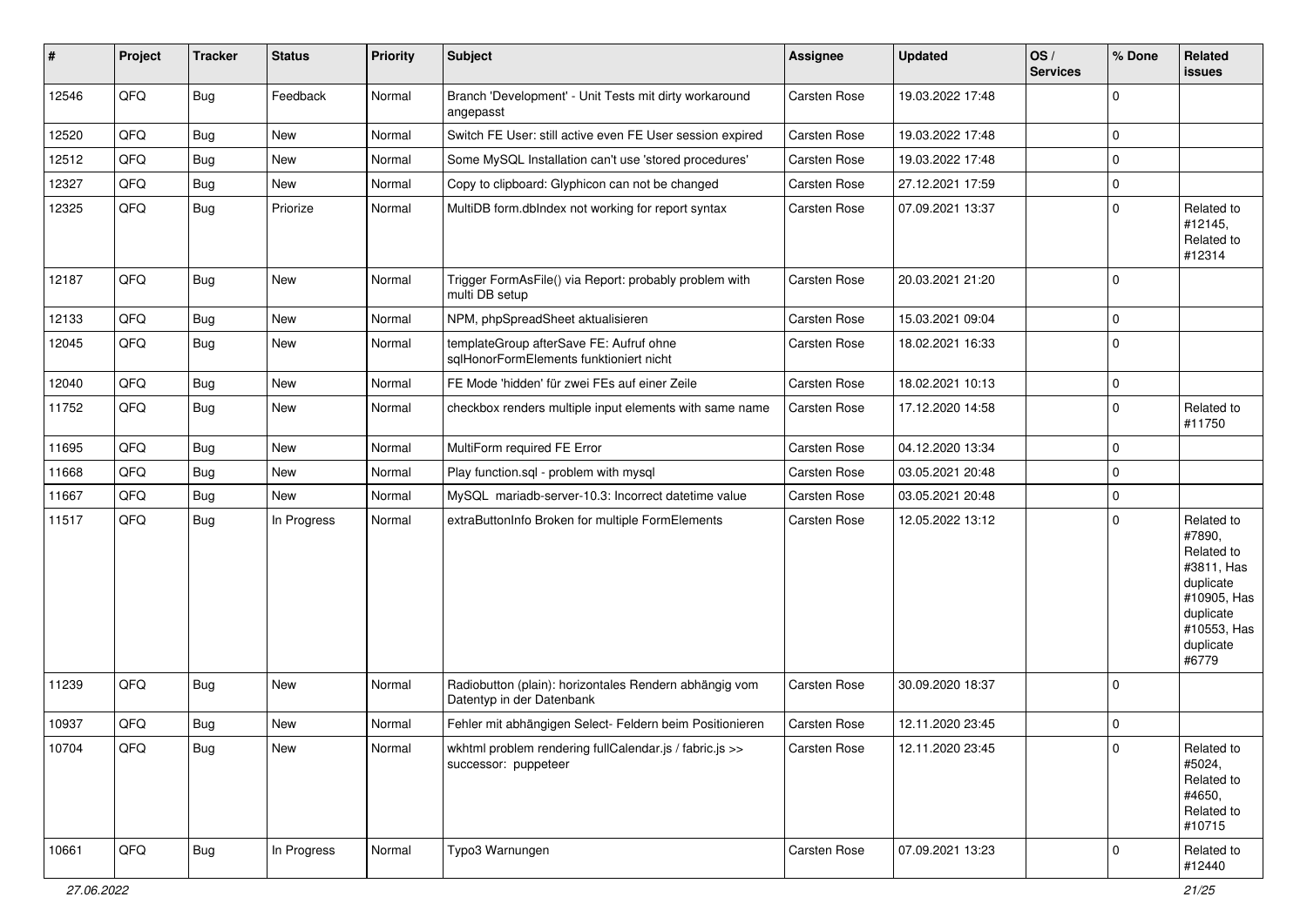| #     | Project | <b>Tracker</b> | <b>Status</b>     | <b>Priority</b> | <b>Subject</b>                                                                                           | Assignee            | <b>Updated</b>   | OS/<br><b>Services</b> | % Done      | Related<br><b>issues</b>                                                |
|-------|---------|----------------|-------------------|-----------------|----------------------------------------------------------------------------------------------------------|---------------------|------------------|------------------------|-------------|-------------------------------------------------------------------------|
| 10658 | QFQ     | Bug            | <b>New</b>        | Normal          | processReadOnly broken                                                                                   | Carsten Rose        | 27.05.2020 17:55 |                        | $\Omega$    |                                                                         |
| 10588 | QFQ     | <b>Bug</b>     | <b>New</b>        | Normal          | typeahed Tag: Doku anpassen                                                                              | <b>Carsten Rose</b> | 12.11.2020 23:45 |                        | $\mathbf 0$ |                                                                         |
| 10322 | QFQ     | <b>Bug</b>     | <b>New</b>        | Normal          | FormElement / Radio: missing column 'enum' >> FE not<br>reported                                         | Carsten Rose        | 07.05.2020 09:37 |                        | $\mathbf 0$ |                                                                         |
| 10082 | QFQ     | Bug            | <b>New</b>        | Normal          | FE.type=SELECT - 'sanatize' Class                                                                        | Carsten Rose        | 07.05.2020 09:36 |                        | $\mathbf 0$ | Related to<br>#10081                                                    |
| 9975  | QFQ     | <b>Bug</b>     | Priorize          | Normal          | Dropdown Menu: 'r:3' broken                                                                              | <b>Carsten Rose</b> | 01.02.2020 10:13 |                        | $\mathbf 0$ |                                                                         |
| 9958  | QFQ     | <b>Bug</b>     | Priorize          | Normal          | Broken subrecord query: no error message                                                                 | Carsten Rose        | 05.02.2021 15:15 |                        | $\mathbf 0$ |                                                                         |
| 9947  | QFQ     | <b>Bug</b>     | Priorize          | Normal          | Unwanted error message if missing 'typeAheadSglPrefetch'                                                 | <b>Carsten Rose</b> | 01.02.2020 10:13 |                        | $\mathbf 0$ |                                                                         |
| 9862  | QFQ     | Bug            | Priorize          | Normal          | Failed writing to sql mail qfq.log should throw an exception                                             | Carsten Rose        | 01.02.2020 10:13 |                        | $\pmb{0}$   |                                                                         |
| 9834  | QFQ     | <b>Bug</b>     | Priorize          | Normal          | Input elements with tag 'disabled' are missing on<br>form-submit: server option 'processReadOnly' broken | <b>Carsten Rose</b> | 07.12.2021 16:43 |                        | $\mathbf 0$ | Related to<br>#9691,<br>Related to<br>#5305, Has<br>duplicate<br>#12331 |
| 9783  | QFQ     | <b>Bug</b>     | <b>New</b>        | Normal          | Email with special characters                                                                            | Carsten Rose        | 01.02.2020 23:22 |                        | $\Omega$    |                                                                         |
| 9773  | QFQ     | Bug            | <b>New</b>        | Normal          | form.parameter.formModeGlobal=requiredOff                                                                | Carsten Rose        | 01.02.2020 15:56 |                        | $\mathbf 0$ |                                                                         |
| 9691  | QFQ     | Bug            | In Progress       | Normal          | Checkbox: dynamic update > readonly                                                                      | <b>Carsten Rose</b> | 01.02.2020 23:22 |                        | 50          | Related to<br>#9834                                                     |
| 9669  | QFQ     | Bug            | Some day<br>maybe | Normal          | Checkbox / Template Group: radio/checkbox visible broken<br>after 'add'                                  | Carsten Rose        | 16.06.2021 13:47 |                        | $\pmb{0}$   | Related to<br>#8091                                                     |
| 9533  | QFQ     | Bug            | New               | Normal          | FE.type=upload: Check in 'beforeSave' if upload is given                                                 | <b>Carsten Rose</b> | 01.02.2020 23:22 |                        | $\mathbf 0$ | Related to<br>#11523                                                    |
| 9317  | QFQ     | <b>Bug</b>     | New               | Normal          | FE.type=note: with dynamic show/hidden an empty label<br>causes trouble                                  | Carsten Rose        | 01.02.2020 23:22 |                        | $\mathbf 0$ |                                                                         |
| 9281  | QFQ     | <b>Bug</b>     | Some day<br>maybe | Normal          | Allow STRICT_TRANS_TABLES                                                                                | Carsten Rose        | 02.01.2021 18:43 |                        | $\mathbf 0$ |                                                                         |
| 9275  | QFQ     | <b>Bug</b>     | New               | Normal          | autcron: t3 page, which takes to long to respond, is not<br>reported properly                            | Carsten Rose        | 01.02.2020 23:22 |                        | 100         |                                                                         |
| 9177  | QFQ     | <b>Bug</b>     | New               | Normal          | Bug? QFQ tries to save an action FE, which has real<br>existing column name                              | Carsten Rose        | 01.02.2020 23:22 |                        | $\mathbf 0$ |                                                                         |
| 9127  | QFQ     | Bug            | <b>New</b>        | Normal          | Error Message: change 'roll over' color - text not readable                                              | <b>Carsten Rose</b> | 01.02.2020 23:22 |                        | $\mathbf 0$ |                                                                         |
| 9077  | QFQ     | Bug            | New               | Normal          | typeAheadSql: report broken SQL                                                                          | <b>Carsten Rose</b> | 01.02.2020 23:22 |                        | $\mathbf 0$ |                                                                         |
| 9013  | QFQ     | <b>Bug</b>     | New               | Normal          | Error in Twig template not handled                                                                       | Carsten Rose        | 20.10.2021 13:43 |                        | $\pmb{0}$   |                                                                         |
| 8106  | QFQ     | <b>Bug</b>     | Some day<br>maybe | Normal          | Dynamic Update: Feld kann nicht auf empty zurückgesetzt<br>werden                                        | Carsten Rose        | 11.12.2019 16:01 |                        | $\Omega$    |                                                                         |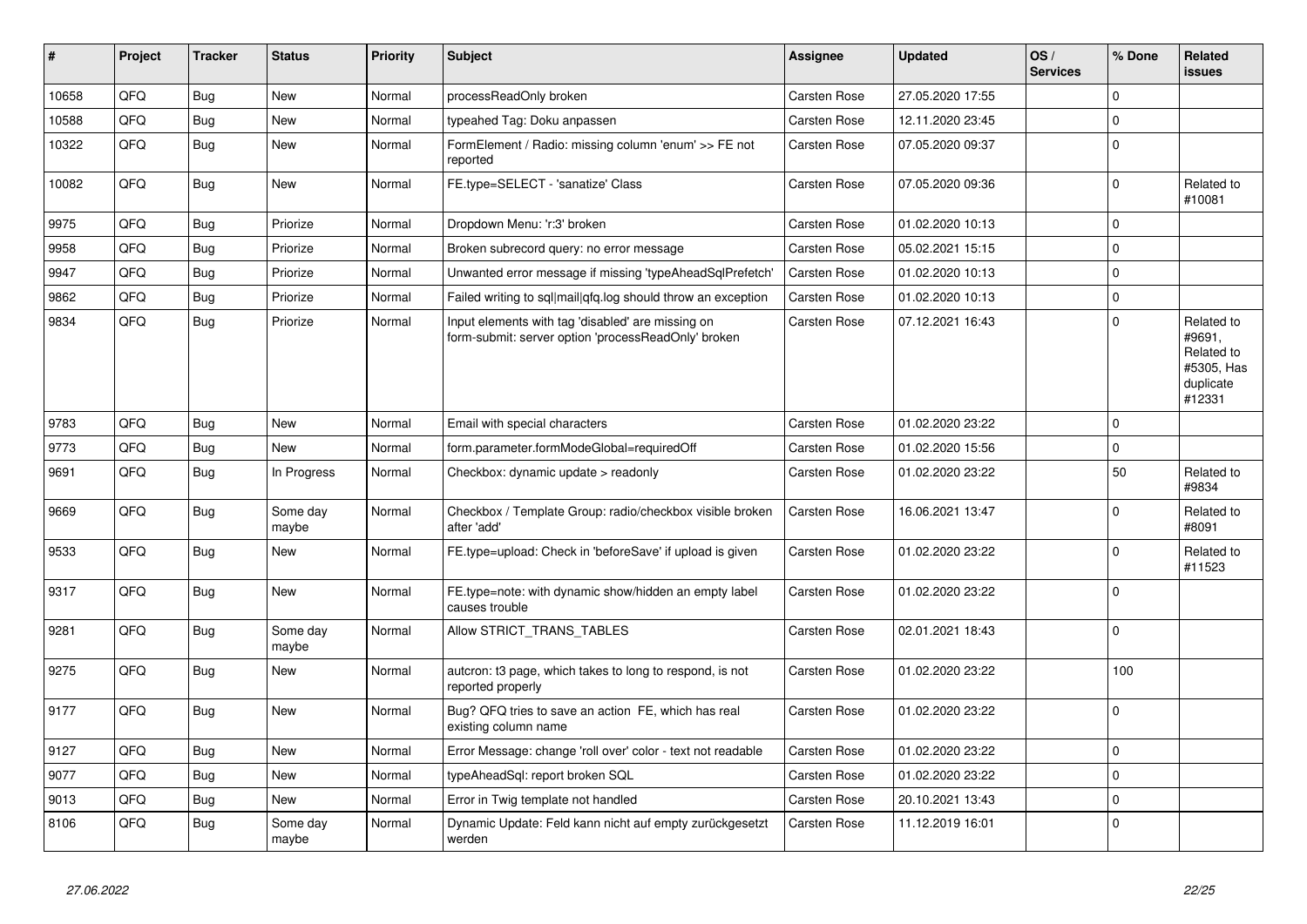| #    | Project | <b>Tracker</b> | <b>Status</b>     | <b>Priority</b> | <b>Subject</b>                                                                                                   | <b>Assignee</b>     | <b>Updated</b>   | OS/<br><b>Services</b> | % Done         | Related<br><b>issues</b> |
|------|---------|----------------|-------------------|-----------------|------------------------------------------------------------------------------------------------------------------|---------------------|------------------|------------------------|----------------|--------------------------|
| 8049 | QFQ     | <b>Bug</b>     | <b>New</b>        | Normal          | FE.type=note, column 'value': text moves some pixel to top<br>after save                                         | Carsten Rose        | 01.02.2020 23:22 |                        | $\Omega$       |                          |
| 8037 | QFQ     | Bug            | Priorize          | Normal          | FE.type=upload (advanced mode): {{slaveld:V}} missing<br>during dynamic update                                   | Carsten Rose        | 01.02.2020 10:13 |                        | $\mathbf{0}$   |                          |
| 7890 | QFQ     | <b>Bug</b>     | <b>New</b>        | Normal          | FormElement 'required': extraButtonInfo not aligned                                                              | Carsten Rose        | 11.06.2021 21:17 |                        | $\Omega$       | Related to<br>#11517     |
| 7795 | QFQ     | Bug            | <b>New</b>        | Normal          | Readonly Form: Typeahead-Felder                                                                                  | Carsten Rose        | 01.02.2020 23:22 |                        | $\mathbf 0$    |                          |
| 7685 | QFQ     | <b>Bug</b>     | New               | Normal          | Open FormElement from QFQ error message and save<br>modified record: error about missing {{formId:F}}            | Carsten Rose        | 01.02.2020 23:22 |                        | $\Omega$       |                          |
| 7656 | QFQ     | <b>Bug</b>     | Priorize          | Normal          | FE with required, 'pattern' and 'extraButtonLock': always<br>complain about missing value                        | Carsten Rose        | 01.02.2020 10:13 |                        | $\Omega$       |                          |
| 7616 | QFQ     | Bug            | Priorize          | Normal          | Selectlist with Enum & Dynamic Update                                                                            | Carsten Rose        | 01.02.2020 10:13 |                        | $\mathbf{0}$   |                          |
| 7574 | QFQ     | Bug            | <b>New</b>        | Normal          | Substitute error: form element not reported / dont parse<br>Form.note                                            | Carsten Rose        | 01.02.2020 23:21 |                        | $\overline{0}$ |                          |
| 7547 | QFQ     | <b>Bug</b>     | New               | Normal          | Error Message in afterSave: wrong parameter column<br>reported                                                   | Carsten Rose        | 01.02.2020 23:22 |                        | $\mathbf 0$    |                          |
| 7524 | QFQ     | Bug            | <b>New</b>        | Normal          | QFQ throws a 'General Error' if 'fileadmin/protected/log/' is<br>not writeable                                   | <b>Carsten Rose</b> | 01.02.2020 23:22 |                        | $\Omega$       |                          |
| 7513 | QFQ     | Bug            | <b>New</b>        | Normal          | Radios not correct aligned                                                                                       | Carsten Rose        | 01.02.2020 23:22 |                        | $\Omega$       |                          |
| 7512 | QFQ     | Bug            | <b>New</b>        | Normal          | FE: inputType=number >> 'pattern' is not respected                                                               | Carsten Rose        | 01.02.2020 23:22 |                        | $\Omega$       |                          |
| 7261 | QFQ     | Bug            | <b>New</b>        | Normal          | Report pathFilename for user without path, only the<br>filename                                                  | Carsten Rose        | 01.02.2020 23:21 |                        | $\Omega$       |                          |
| 7219 | QFQ     | <b>Bug</b>     | <b>New</b>        | Normal          | typeSheadSql / typeAheadSqlPrefetch: change to curly<br>braces                                                   | Carsten Rose        | 01.02.2020 23:21 |                        | $\Omega$       |                          |
| 7014 | QFQ     | Bug            | <b>New</b>        | Normal          | Sending invalid emails succeeds when<br>debug.redirectAllMailTo is set                                           | Carsten Rose        | 01.02.2020 23:21 |                        | $\Omega$       |                          |
| 7002 | QFQ     | Bug            | <b>New</b>        | Normal          | Dynamic Update: row does not disappear / appear                                                                  | Carsten Rose        | 01.02.2020 23:22 |                        | $\Omega$       |                          |
| 6912 | QFQ     | Bug            | <b>New</b>        | Normal          | error Message Var 'deadline' already set in SIP - in Form<br>with FE.value={{deadline:R:::{{deadlinePeriod:Y}}}} | <b>Carsten Rose</b> | 01.02.2020 23:21 |                        | $\Omega$       |                          |
| 6677 | QFQ     | <b>Bug</b>     | New               | Normal          | Error message FE Action Element: no/wrong FE reference<br>who cause the problem.                                 | Carsten Rose        | 01.02.2020 23:21 |                        | $\Omega$       |                          |
| 6574 | QFQ     | Bug            | Priorize          | Normal          | gfg.log: Fehlermeldung wurde angezeigt, aber nicht geloggt                                                       | Carsten Rose        | 01.02.2020 10:13 |                        | $\Omega$       |                          |
| 6483 | QFQ     | <b>Bug</b>     | <b>New</b>        | Normal          | R Store funktioniert nicht bei 'Report Notation' im FE                                                           | Carsten Rose        | 01.02.2020 23:21 |                        | $\mathbf 0$    |                          |
| 6462 | QFQ     | <b>Bug</b>     | <b>New</b>        | Normal          | File Upload: Nutzlose Fehlermeldung wenn Datei zu gross                                                          | <b>Carsten Rose</b> | 01.02.2020 23:21 |                        | $\Omega$       | Related to<br>#6139      |
| 5991 | QFQ     | Bug            | Some day<br>maybe | Normal          | URLs with ' ' or long parameter are problematic                                                                  | Carsten Rose        | 01.02.2020 23:19 |                        | $\Omega$       |                          |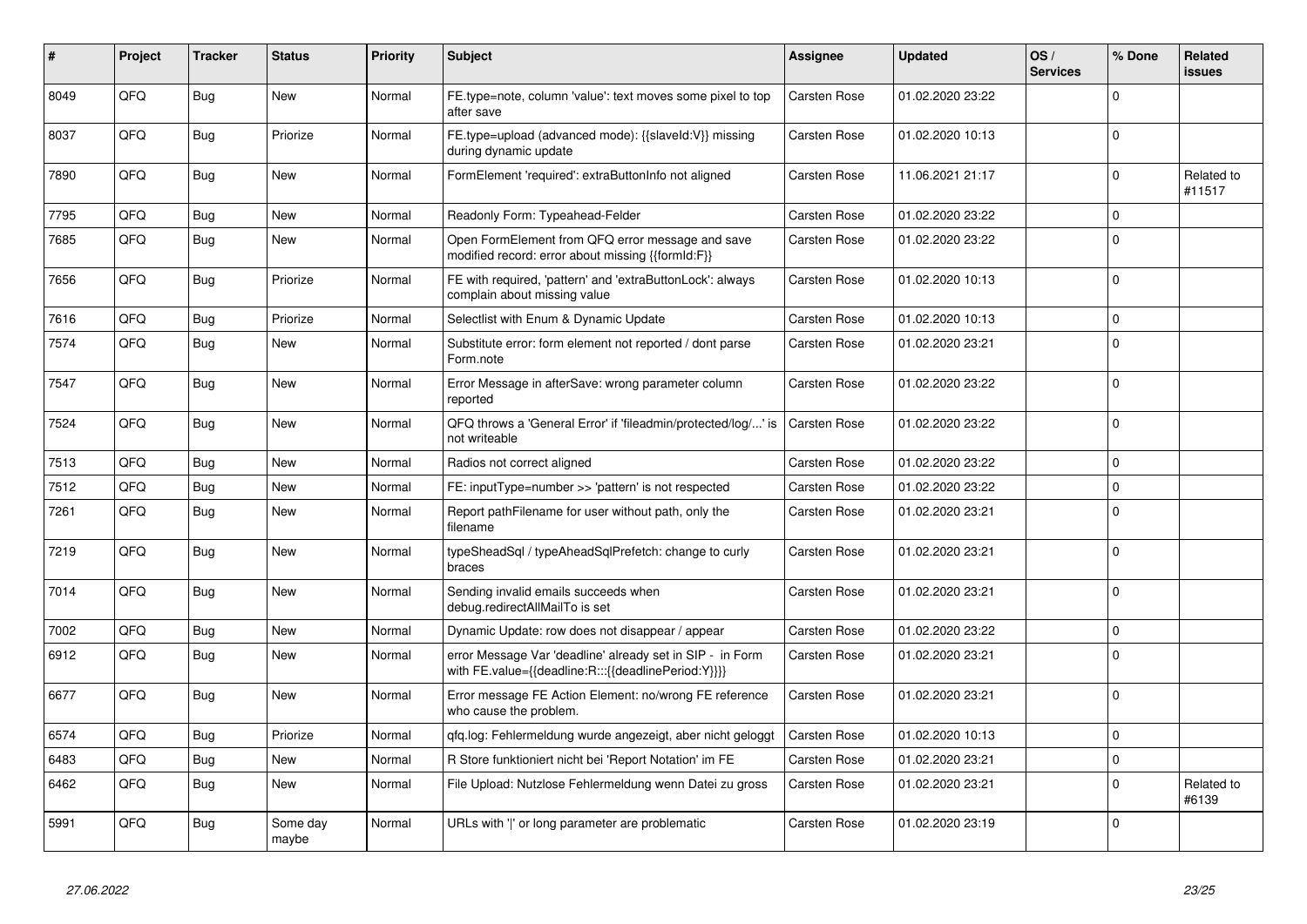| #    | Project | <b>Tracker</b> | <b>Status</b>     | <b>Priority</b> | <b>Subject</b>                                                                                                       | <b>Assignee</b>     | <b>Updated</b>   | OS/<br><b>Services</b> | % Done      | Related<br>issues                              |
|------|---------|----------------|-------------------|-----------------|----------------------------------------------------------------------------------------------------------------------|---------------------|------------------|------------------------|-------------|------------------------------------------------|
| 5768 | QFQ     | Bug            | Some day<br>maybe | Normal          | '{{pageLanguage:T}}' missing if QFQ is called via api                                                                | Carsten Rose        | 01.02.2020 23:19 |                        | $\mathbf 0$ |                                                |
| 5706 | QFQ     | Bug            | Some day<br>maybe | Normal          | upload: fileDestination needs to be sanatized                                                                        | Carsten Rose        | 01.02.2020 23:19 |                        | $\mathbf 0$ |                                                |
| 5576 | QFQ     | Bug            | <b>New</b>        | Normal          | Using MySQL 'DROP' requires privilege - wich is not really<br>necessary.                                             | Carsten Rose        | 01.02.2020 23:21 |                        | $\mathbf 0$ |                                                |
| 5559 | QFQ     | <b>Bug</b>     | New               | Normal          | FE.type = Upload: 'accept' might contain variables                                                                   | <b>Carsten Rose</b> | 11.05.2020 21:23 |                        | $\mathbf 0$ |                                                |
| 5557 | QFQ     | <b>Bug</b>     | Some day<br>maybe | Normal          | Form load: STORE_RECORD filled, but should be empty                                                                  | Carsten Rose        | 01.02.2020 23:19 |                        | $\mathbf 0$ |                                                |
| 5305 | QFQ     | <b>Bug</b>     | <b>New</b>        | Normal          | Upload FormElement: nicht disabled by readonly Form                                                                  | Carsten Rose        | 16.06.2021 13:43 |                        | $\mathbf 0$ | Related to<br>#9347,<br>Related to<br>#9834    |
| 5021 | QFQ     | Bug            | Some day<br>maybe | Normal          | FE.typ=extra - during save displays error 'datum2' already<br>filled in STORE_SIP - the value is stored nevertheless | Carsten Rose        | 01.02.2020 23:19 |                        | $\mathbf 0$ | Related to<br>#3875                            |
| 4771 | QFQ     | Bug            | Some day<br>maybe | Normal          | gfg: select-down-values empty after save (edit-form for<br>program administrators)                                   | Carsten Rose        | 01.02.2020 23:20 |                        | $\mathbf 0$ | Related to<br>#4549, Has<br>duplicate<br>#4282 |
| 4756 | QFQ     | Bug            | <b>New</b>        | Normal          | Form dirty even nothing changes                                                                                      | <b>Carsten Rose</b> | 11.12.2019 16:16 |                        | $\pmb{0}$   |                                                |
| 4659 | QFQ     | <b>Bug</b>     | Some day<br>maybe | Normal          | infoButtonExtra                                                                                                      | <b>Carsten Rose</b> | 01.02.2020 23:20 |                        | $\mathbf 0$ |                                                |
| 4651 | QFQ     | Bug            | Some day<br>maybe | Normal          | "Loading document" Modal wird angezeigt bei uzhcd type=2<br>Ansicht                                                  | <b>Carsten Rose</b> | 01.02.2020 23:20 |                        | $\pmb{0}$   |                                                |
| 4583 | QFQ     | Bug            | Some day<br>maybe | Normal          | Dynamic Update bei TypeAhead Feldern                                                                                 | <b>Carsten Rose</b> | 01.02.2020 23:19 |                        | $\mathbf 0$ |                                                |
| 4549 | QFQ     | Bug            | Some day<br>maybe | Normal          | TemplateGroups: FE.type SELECT loose selected value<br>after save                                                    | Carsten Rose        | 01.02.2020 23:20 |                        | $\mathbf 0$ | Related to<br>#4548,<br>Related to<br>#4771    |
| 4528 | QFQ     | Bug            | Some day<br>maybe | Normal          | extraButtonLock mit SQLAhead Bug                                                                                     | Carsten Rose        | 01.02.2020 23:19 |                        | $\mathbf 0$ |                                                |
| 4328 | QFQ     | <b>Bug</b>     | Some day<br>maybe | Normal          | Error Message: Show FE name/number on problems in FE                                                                 | Carsten Rose        | 01.02.2020 23:20 |                        | $\mathbf 0$ |                                                |
| 4293 | QFQ     | <b>Bug</b>     | Some day<br>maybe | Normal          | Download broken if token 'd:' is missing - but no error<br>message                                                   | Carsten Rose        | 11.12.2019 16:03 |                        | $\pmb{0}$   | Related to<br>#7514                            |
| 4092 | QFQ     | <b>Bug</b>     | Some day<br>maybe | Normal          | 1) Logging verbessern wann welches FE warum<br>ausgefuehrt wird, 2) Documentation: Best Practice Template<br>Group   | Carsten Rose        | 01.02.2020 23:19 |                        | $\mathbf 0$ | Related to<br>#3504                            |
| 4008 | QFQ     | <b>Bug</b>     | Some day<br>maybe | Normal          | FormElemen.type=sendmail: wrong 'TO' if 'real<br>name <rea@mail.to>' is used</rea@mail.to>                           | Carsten Rose        | 11.12.2019 16:03 |                        | $\pmb{0}$   |                                                |